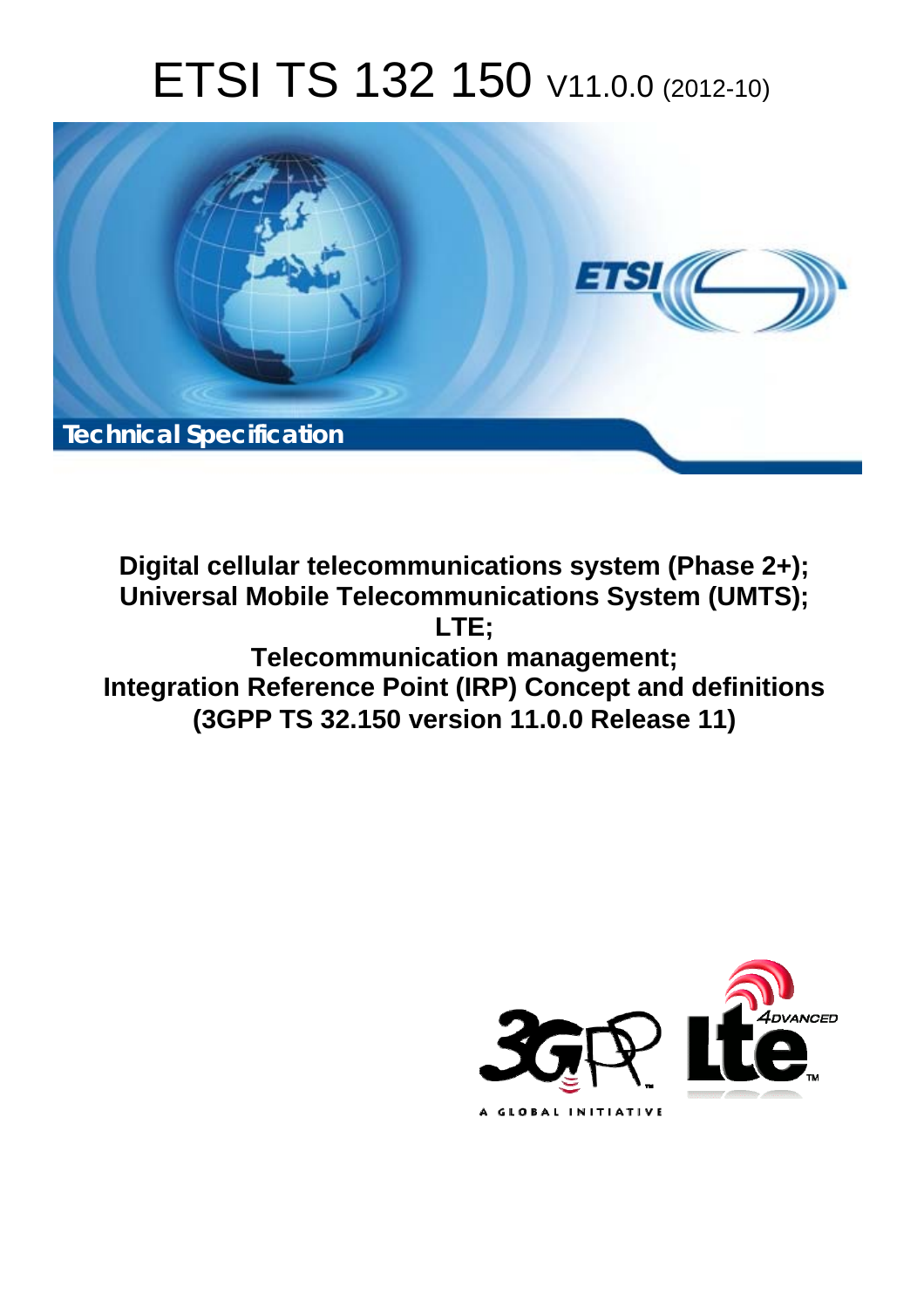Reference RTS/TSGS-0532150vb00

> Keywords GSM,LTE,UMTS

#### *ETSI*

#### 650 Route des Lucioles F-06921 Sophia Antipolis Cedex - FRANCE

Tel.: +33 4 92 94 42 00 Fax: +33 4 93 65 47 16

Siret N° 348 623 562 00017 - NAF 742 C Association à but non lucratif enregistrée à la Sous-Préfecture de Grasse (06) N° 7803/88

#### *Important notice*

Individual copies of the present document can be downloaded from: [http://www.etsi.org](http://www.etsi.org/)

The present document may be made available in more than one electronic version or in print. In any case of existing or perceived difference in contents between such versions, the reference version is the Portable Document Format (PDF). In case of dispute, the reference shall be the printing on ETSI printers of the PDF version kept on a specific network drive within ETSI Secretariat.

Users of the present document should be aware that the document may be subject to revision or change of status. Information on the current status of this and other ETSI documents is available at <http://portal.etsi.org/tb/status/status.asp>

If you find errors in the present document, please send your comment to one of the following services: [http://portal.etsi.org/chaircor/ETSI\\_support.asp](http://portal.etsi.org/chaircor/ETSI_support.asp)

#### *Copyright Notification*

No part may be reproduced except as authorized by written permission. The copyright and the foregoing restriction extend to reproduction in all media.

> © European Telecommunications Standards Institute 2012. All rights reserved.

**DECT**TM, **PLUGTESTS**TM, **UMTS**TM and the ETSI logo are Trade Marks of ETSI registered for the benefit of its Members. **3GPP**TM and **LTE**™ are Trade Marks of ETSI registered for the benefit of its Members and of the 3GPP Organizational Partners.

**GSM**® and the GSM logo are Trade Marks registered and owned by the GSM Association.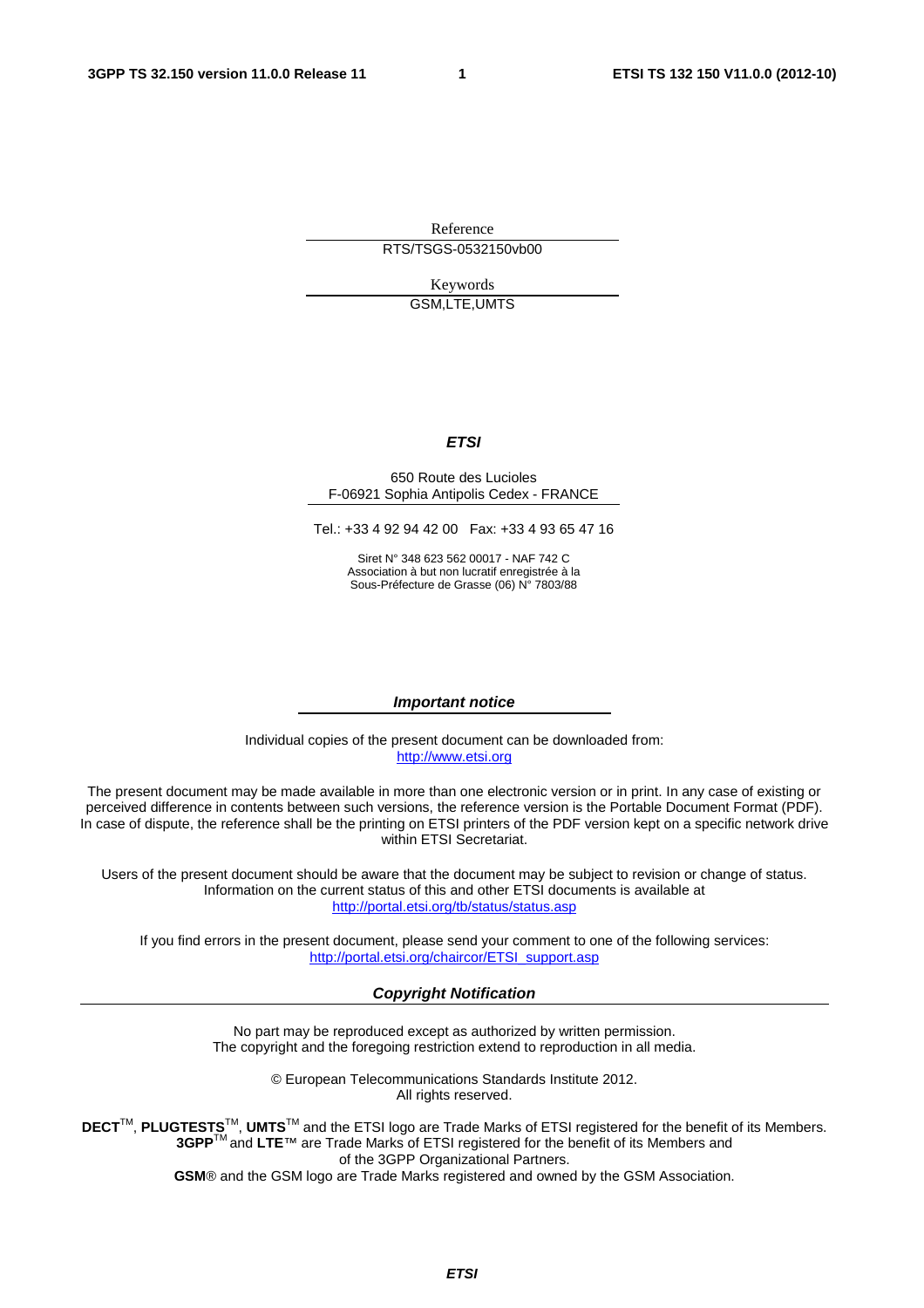### Intellectual Property Rights

IPRs essential or potentially essential to the present document may have been declared to ETSI. The information pertaining to these essential IPRs, if any, is publicly available for **ETSI members and non-members**, and can be found in ETSI SR 000 314: *"Intellectual Property Rights (IPRs); Essential, or potentially Essential, IPRs notified to ETSI in respect of ETSI standards"*, which is available from the ETSI Secretariat. Latest updates are available on the ETSI Web server [\(http://ipr.etsi.org](http://webapp.etsi.org/IPR/home.asp)).

Pursuant to the ETSI IPR Policy, no investigation, including IPR searches, has been carried out by ETSI. No guarantee can be given as to the existence of other IPRs not referenced in ETSI SR 000 314 (or the updates on the ETSI Web server) which are, or may be, or may become, essential to the present document.

### Foreword

This Technical Specification (TS) has been produced by ETSI 3rd Generation Partnership Project (3GPP).

The present document may refer to technical specifications or reports using their 3GPP identities, UMTS identities or GSM identities. These should be interpreted as being references to the corresponding ETSI deliverables.

The cross reference between GSM, UMTS, 3GPP and ETSI identities can be found under <http://webapp.etsi.org/key/queryform.asp>.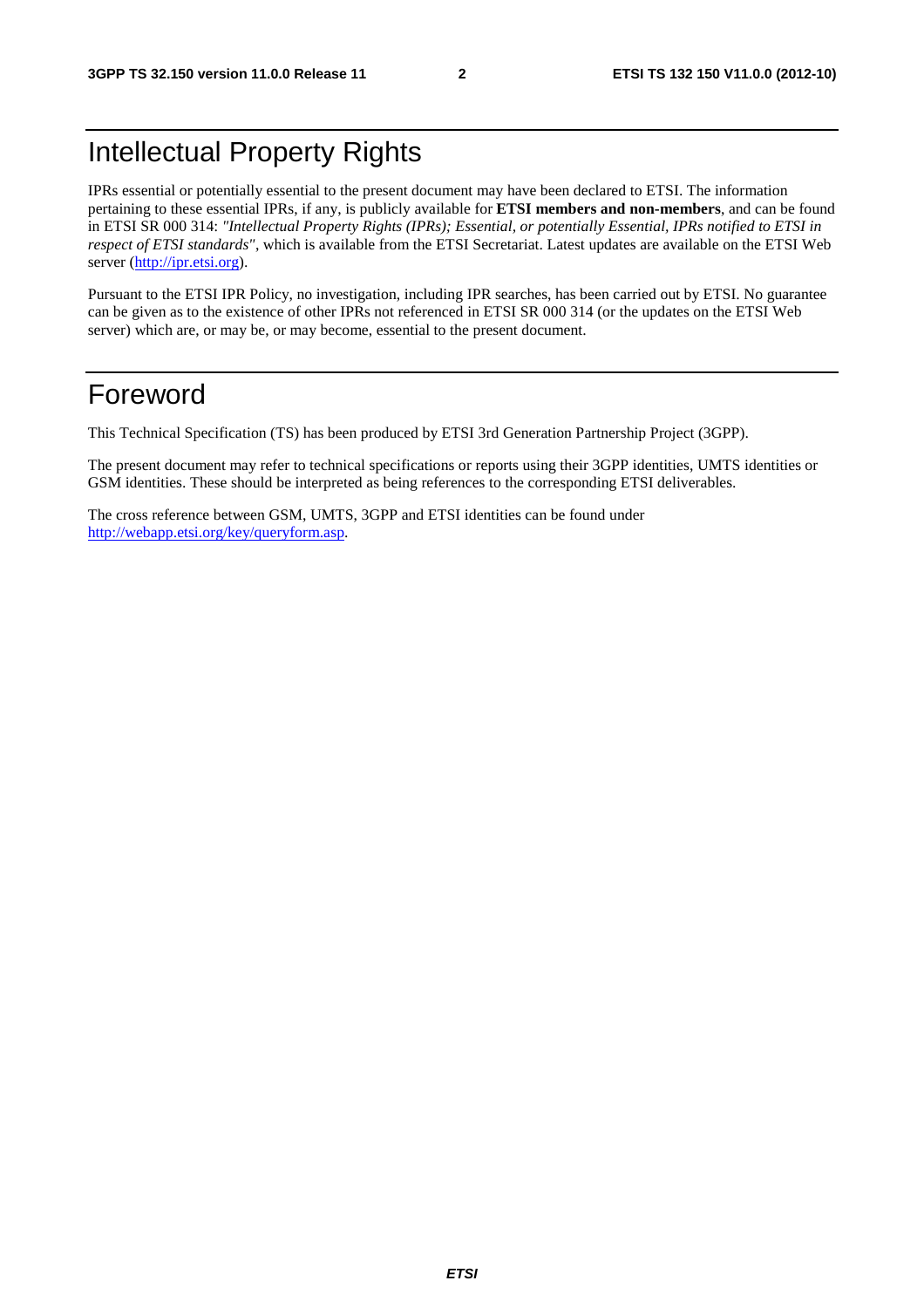$\mathbf{3}$ 

## Contents

| 1                             |    |
|-------------------------------|----|
| 2                             |    |
| 3                             |    |
| 3.1                           |    |
| 3.2                           |    |
| $\overline{4}$                |    |
| 4.1                           |    |
| 4.1.1<br>4.1.2                |    |
| 4.2                           |    |
| 4.2.1                         |    |
| 4.3                           |    |
| 4.4                           |    |
| 4.5                           |    |
| 4.6                           |    |
| 4.7                           |    |
| <b>Annex A (informative):</b> |    |
| <b>Annex B</b> (normative):   |    |
| <b>Annex C</b> (informative): |    |
| <b>Annex D</b> (informative): |    |
| <b>Annex E</b> (normative):   |    |
| <b>Annex F</b> (informative): |    |
| <b>Annex G (normative):</b>   |    |
| G.1 Property                  | 22 |
| G.2                           |    |
| <b>Annex H</b> (normative):   |    |
| H.1                           |    |
| H <sub>.2</sub>               |    |
| <b>Annex I</b> (normative):   |    |
|                               |    |
| <b>Annex H</b> (informative): |    |
|                               |    |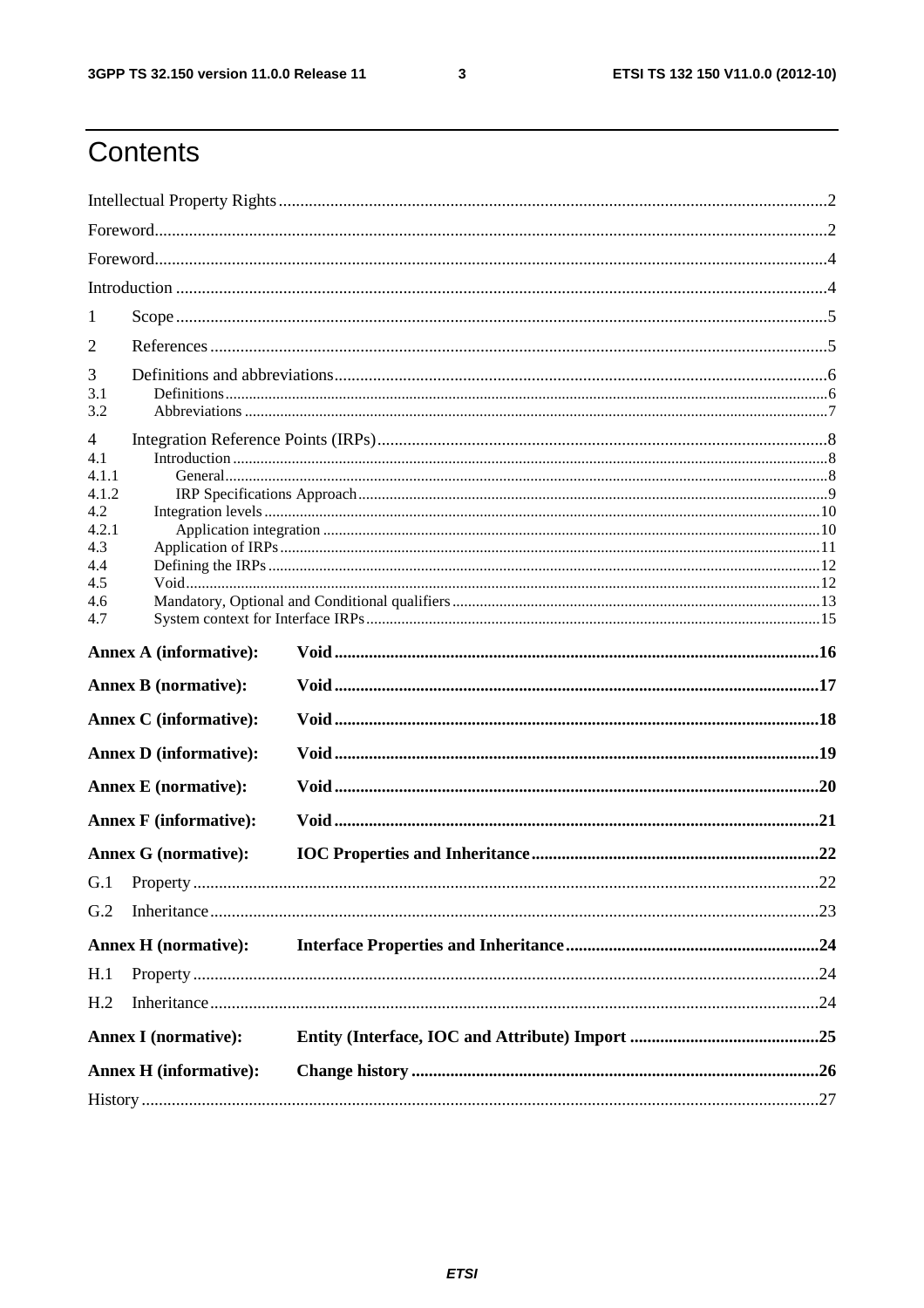### Foreword

This Technical Specification has been produced by the 3<sup>rd</sup> Generation Partnership Project (3GPP).

The contents of the present document are subject to continuing work within the TSG and may change following formal TSG approval. Should the TSG modify the contents of the present document, it will be re-released by the TSG with an identifying change of release date and an increase in version number as follows:

Version x.y.z

where:

- x the first digit:
	- 1 presented to TSG for information;
	- 2 presented to TSG for approval;
	- 3 or greater indicates TSG approved document under change control.
- y the second digit is incremented for all changes of substance, i.e. technical enhancements, corrections, updates, etc.
- z the third digit is incremented when editorial only changes have been incorporated in the document.

### Introduction

The present document is part of a TS-family covering the 3<sup>rd</sup> Generation Partnership Project; Technical Specification Group Services and System Aspects; Telecommunication management; as identified below:

| TS 32.150: | <b>Integration Reference Point (IRP) Concept and definitions</b>                                          |
|------------|-----------------------------------------------------------------------------------------------------------|
| TS 32.151: | Integration Reference Point (IRP) Information Service (IS) template                                       |
| TS 32.152: | Integration Reference Point (IRP) Information Service (IS) Unified Modelling Language<br>(UML) repertoire |
| TS 32.153  | Integration Reference Point (IRP) technology specific templates                                           |
| TS 32.154  | Backward and Forward Compatibility (BFC); Concept and definitions                                         |
| TS 32.155  | Telecommunication management; Requirements template                                                       |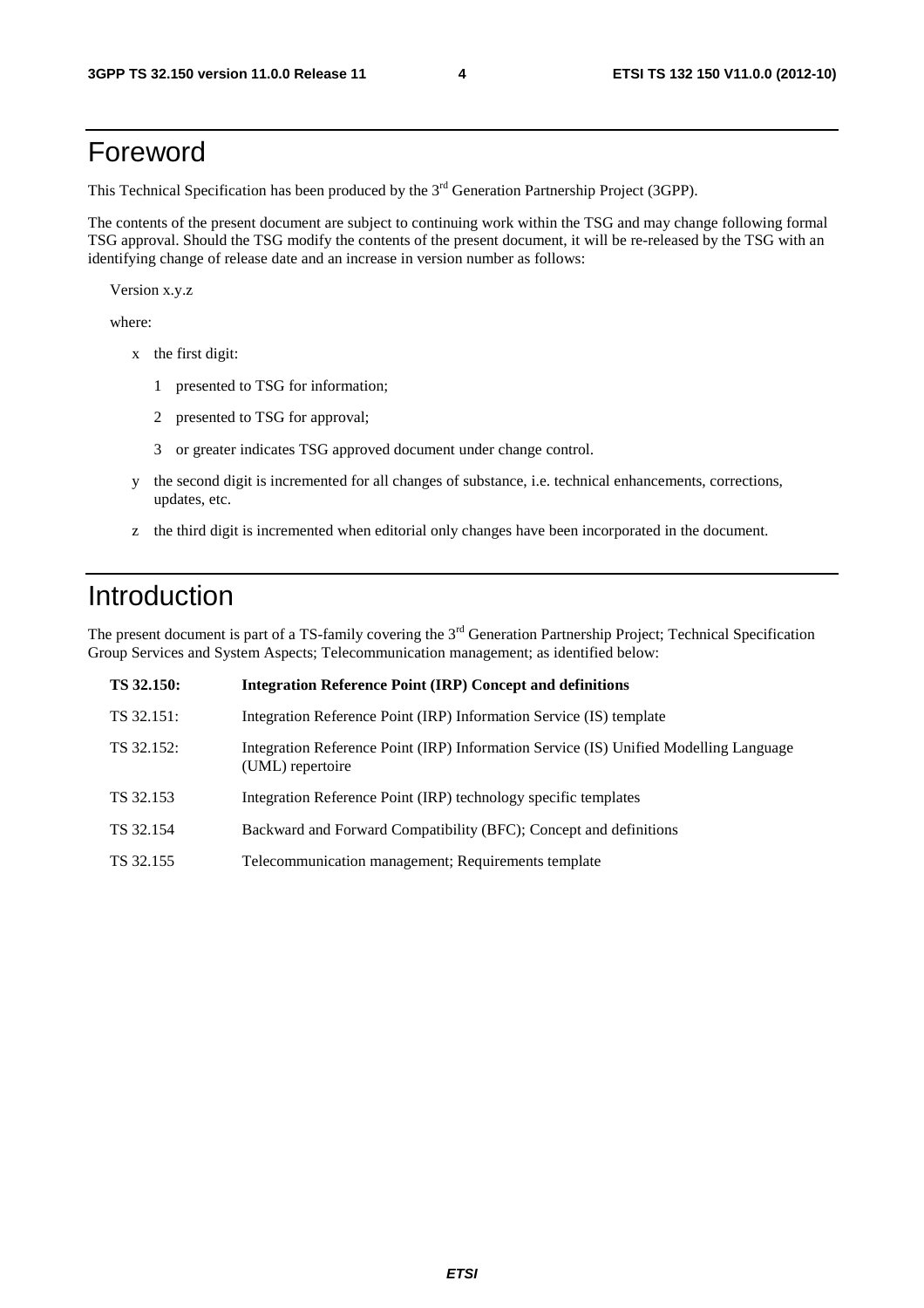### 1 Scope

The present document provides the overall concept for all Integration Reference Point (IRP) specifications. Relevant IRP overview and high-level definitions are already provided in 3GPP TS 32.101 [1] and TS 32.102 [2].

IRP specifications are intended to be applicable to any management interface (see definition of Integration Reference Point in subclause 3.1).

### 2 References

The following documents contain provisions which, through reference in this text, constitute provisions of the present document.

- References are either specific (identified by date of publication, edition number, version number, etc.) or non-specific.
- For a specific reference, subsequent revisions do not apply.
- For a non-specific reference, the latest version applies. In the case of a reference to a 3GPP document (including a GSM document), a non-specific reference implicitly refers to the latest version of that document *in the same Release as the present document*.
- [1] 3GPP TS 32.101: "Telecommunication management; Principles and high level requirements".
- [2] 3GPP TS 32.102: "Telecommunication management; Architecture".
- [3] 3GPP TS 32.151: "Telecommunication management; Integration Reference Point (IRP) Information Service (IS) template".
- [4] 3GPP TS 32.152: "Telecommunication management; Integration Reference Point (IRP) Information Service (IS) Unified Modelling Language (UML) repertoire".
- [5] ITU-T Recommendation M.3020: "TMN Interface Specification Methodology".
- [6] OMG IDL Style Guide, ab/98-06-03, June 17, 1998.
- [7] 3GPP TS 32.111-2: "Telecommunication management; Fault Management; Part 2: Alarm Integration Reference Point: Information Service (IS)".
- [8] 3GPP TS 32.601: "Telecommunication management; Configuration Management (CM); Basic CM Integration Reference Point (IRP); Requirements".
- [9] 3GPP TS 32.602: "Telecommunication management; Configuration Management (CM); Basic CM Integration Reference Point (IRP): Information Service (IS)".
- [10] 3GPP TS 32.606: "Telecommunication management; Configuration Management (CM); Basic CM Integration Reference Point (IRP); Solution Set (SS) definitions".
- [11] 3GPP TS 32.621: "Telecommunication management; Configuration Management (CM); Generic network resources Integration Reference Point (IRP); Requirements".
- [12] 3GPP TS 32.622: "Telecommunication management; Configuration Management (CM); Generic network resources Integration Reference Point (IRP): Network Resource Model (NRM)".
- [13] 3GPP TS 32.626: "Telecommunication management; Configuration Management (CM); Generic network resources Integration Reference Point (IRP): Solution Set (SS) definitions".
- [14] 3GPP TS 32.671: "Telecommunication management; Configuration Management (CM); State Management Integration Reference Point (IRP): Requirements".
- [15] 3GPP TS 32.672: "Telecommunication management; Configuration Management (CM); State Management Integration Reference Point (IRP): Information Service (IS)".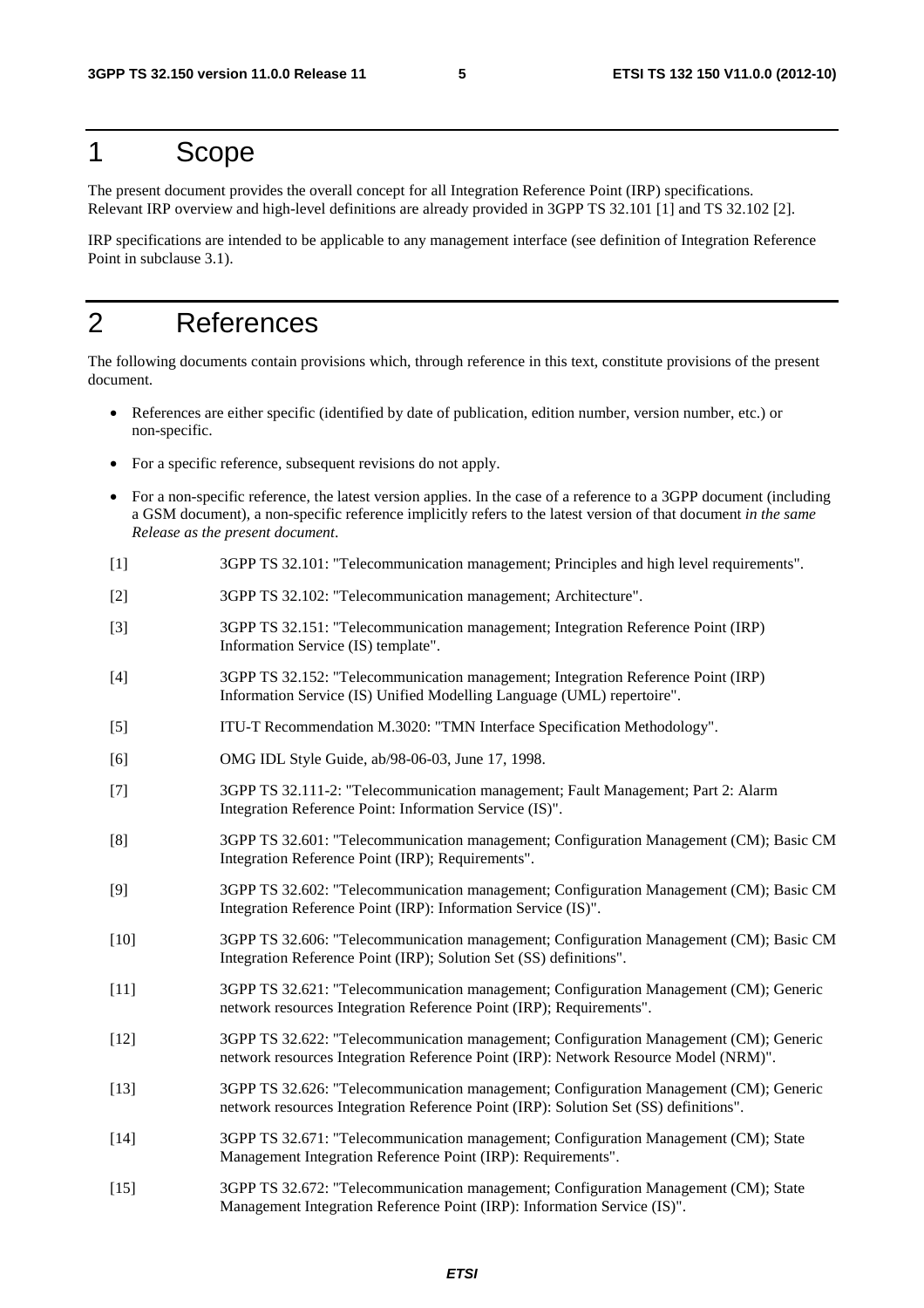[16] 3GPP TS 32.676: "Telecommunication management; Configuration Management (CM); State Management Integration Reference Point (IRP); Solution Set (SS) definitions".

### 3 Definitions and abbreviations

### 3.1 Definitions

For the purposes of the present document, the terms and definitions given in 3GPP TS 32.101 [1], 3GPP TS 32.102 [2], 3GPP TS 32.151 [3] and the following apply:

**Data Definition IRP:** 3GPP publishes IRP specifications relating to commonly used data definitions that can be imported for use by Interface IRP and/or NRM IRP. This term represents all such specifications. An example of a Data Definition IRP is the State Management IRP (32.671 [14], 32.672 [15], 32.676 [16], etc).

**Information Object Class (IOC):** Describes the information that can be passed/used in management interfaces and is modelled using the stereotype "Class" in the UML meta-model. For a formal definition of Information Object Class and its structure of specification**,** see 3GPP TS 32.151[3].

**Integration Reference Point (IRP):** An architectural concept that is described by a set of specifications for definition of a certain aspect of a management interface, comprising a **Requirements** specification, an **Information Service**  specification, and one or more **Solution Set** specifications.

**Interface IRP:** 3GPP publishes a number of IRP specifications each of which is related to a set of operations and notifications for a specific telecom management domain such as alarm management, configuration management, etc. Interface IRPs also contain definitions of Support IOCs. This term represents all such specifications. An example of an Interface IRP is the Basic CM IRP (the set of TSs 32.601 [8], 32.602 [9], 32.606 [10], etc.).

**IRPAgent:** Encapsulates a well-defined subset of network (element) functions. It interacts with IRPManagers using one or more IRPs. From the IRPManager's perspective, the IRPAgent behaviour is only visible via the IRP(s).

**Information Service (IS):** an IRP Information Service describes the information related to the entities (either network resources or support objects) to be managed and the way that the information may be managed for a certain functional area (e.g. the Alarm IRP Information Service in the fault management area). Information Services are defined for all IRPs.

**IRPManager:** Models a user of IRPAgent(s) and it interacts directly with the IRPAgent(s) using IRP(s). Since the IRPManager represents an IRPAgent user, it gives a clear picture of what the IRPAgent is supposed to do. From the IRPAgent perspective, the IRPManager behaviour is only visible via the IRP.

**Managed Object (MO):** An instance of a Managed Object Class (MOC).

**Managed Object Class (MOC):** The mapping of an Information Object Class (IOC) to a Solution Set.

**Managed Object Instance (MOI):** An instance of a MOC, i.e. the same as a MO as described above.

**Network Resource Model (NRM):** An Information Service describing Information Object Classes representing the manageable aspects of network resources, e.g. an RNC or NodeB.

**NRM IRP:** 3GPP publishes a number of IRP specifications each of which is related to a particular NRM (Network Resource Model) as defined in 3GPP TS 32.101 [1]. NRM IRPs do not define any operations or notifications. This term represents all such specifications. Note: In some NRM IRP titles, for historic reasons, they are named "…network resources IRP"). An example of an NRM IRP is the Generic NRM IRP (32.621 [11], 32.622 [12], 32.626 [13], etc.).

**Solution Set (SS):** contains a mapping of the IRP Information Service (IS) defined entities (that are technologyagnostic) to technology specific termed entities. It does not contain specification of the entities' semantics. The semantics can be found in the corresponding IS. It is noted that one IS can be mapped to one or several SSs.

**Support IOC:** IOC that represents a particular capability, introduced to model a management service. As an example of Support IOC, in the Alarm IRP Information Service [59] there are the AlarmInformation and AlarmList IOCs.

**YyyIRP:** 3GPP defines a number of support-IOCs (defined in Interface IRPs) such as AlarmIRP, BasicCMIRP and EPIRP. This term represents all such support-IOCs.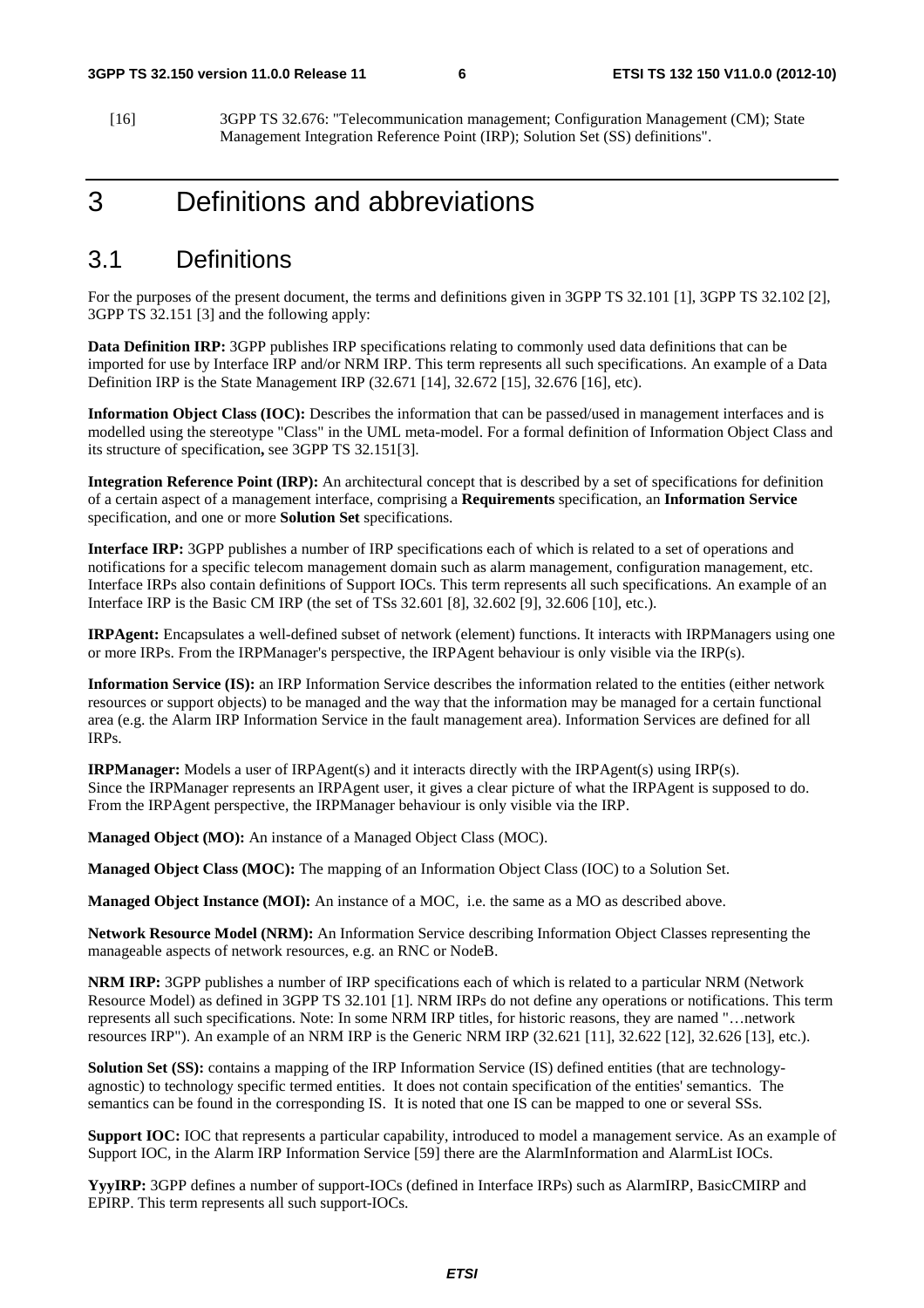**Yyy IRP:** For a specific Interface IRP such as the Basic CM IRP, when the letters Yyy are replaced by the specific key words naming that IRP (in the given example the Yyy is replaced by 'Basic CM'), this term represents all specifications that are part of that Interface IRP.

### 3.2 Abbreviations

For the purposes of the present document, the abbreviations given in 3GPP TS 32.101 [1], 3GPP TS 32.102 [2], 3GPP TS 32.151 [3] and the following apply:

| <b>CORBA</b> | Common Object Request Broker Architecture        |
|--------------|--------------------------------------------------|
| EM           | Element Manager                                  |
| <b>GDMO</b>  | Guidelines for the Definition of Managed Objects |
| GUI          | Graphical User Interface                         |
| IDL          | <b>Interface Definition Language</b>             |
| <b>IOC</b>   | <b>Information Object Class</b>                  |
| <b>IRP</b>   | <b>Integration Reference Point</b>               |
| <b>IS</b>    | <b>Information Service</b>                       |
| NE           | Network Element                                  |
| <b>NM</b>    | Network Manager                                  |
| <b>NRM</b>   | <b>Network Resource Model</b>                    |
| <b>OMG</b>   | <b>Object Management Group</b>                   |
| <b>ORB</b>   | <b>Object Request Broker</b>                     |
| <b>PSA</b>   | <b>Product Specific Application</b>              |
| <b>SMP</b>   | <b>System Management Processes</b>               |
| <b>SNM</b>   | Sub-Network Manager                              |
| SS           | Solution Set                                     |
| TMF          | <b>TeleManagement Forum</b>                      |
| TOM          | <b>Telecom Operations Map</b>                    |
| UML          | Unified Modelling Language                       |
|              |                                                  |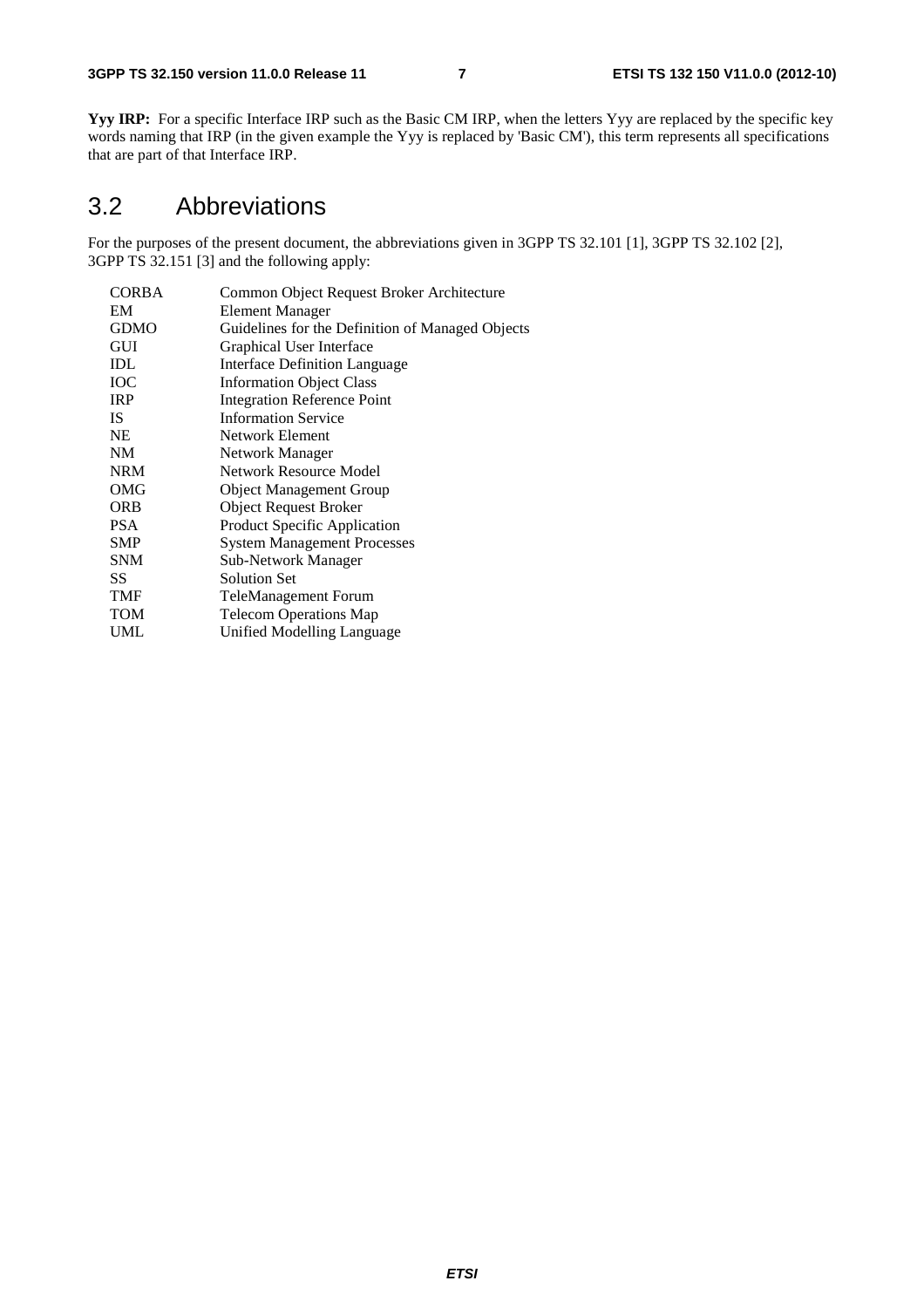### 4 Integration Reference Points (IRPs)

### 4.1 Introduction

For the purpose of management interface development 3GPP has developed an interface concept known as Integration Reference Point (IRP) to promote the wider adoption of standardized management interfaces in telecommunication networks. The IRP concept and associated methodology employs protocol and technology neutral modelling methods as well as protocol specific solution sets to achieve its goals.

### 4.1.1 General

The three cornerstones of the IRP concept are:

- **Top-down, process-driven modelling approach:** The purpose of each IRP is automation of one specific task, related to TMF TOM. This allows taking a "one step at a time" approach with a focus on the most important tasks.
- **Technology-independent modelling:** To create from the requirements an interface technology independent model. This is specified in the IRP Information Service.
- **Standards-based technology-dependent modelling:** To create one or more interface technology dependent models from the technology independent model. This is specified in the IRP Solution Set(s).



**Figure 4.1: IRP components (with example Solution Sets; for definition of valid 3GPP Solution Sets, see Annex C in TS 32.101 [1])**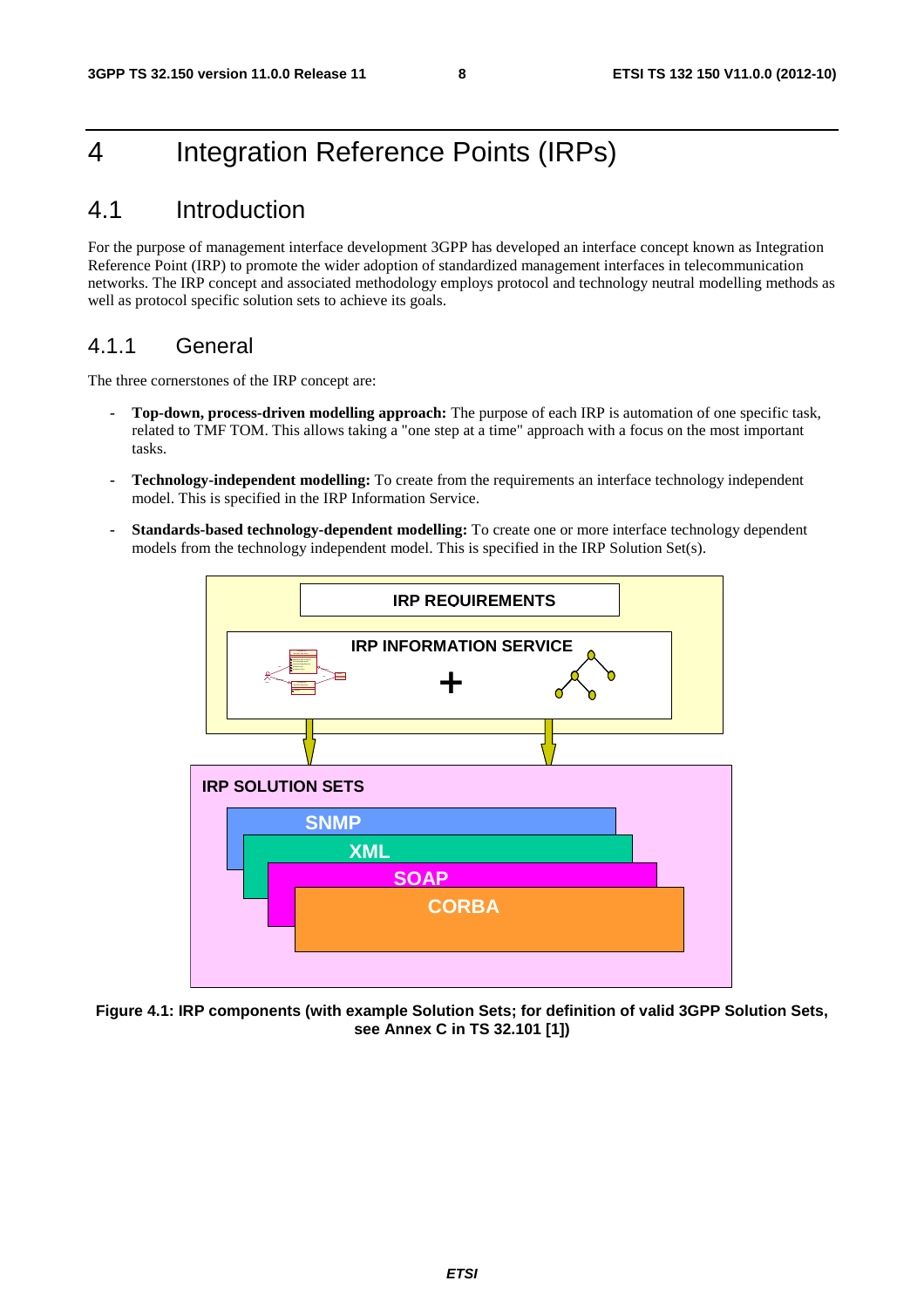### 4.1.2 IRP Specifications Approach

As highlighted in the previous subclause, IRP specifications are specified using a 3-level approach: Requirements, ISlevel and SS-level.

Furthermore, there are three categories of IRP specifications (see formal and more detailed definitions in subclause 3.1):

- Interface IRPs
- NRM IRPs
- Data Definition IRPs.

Each category is partitioned into Requirements, IS-level and SS-level specifications.



**Figure 4.2: The IRP 3-Level Specifications Approach combined with the three IRP categories.** 

#### **Level 1:**

 The "Requirements-level" intends to provide conceptual and use cases definitions for a specific management interface aspect as well as defining subsequent requirements for this IRP.

#### **Level 2:**

• The "IS-level" provides the technology independent specification of an IRP.

#### **Level 3:**

 The "SS-level" finally provides the mapping of IS definitions into one or more technology-specific Solution Sets. This concept provides support for multiple interface technologies as applicable on a vendor and/or network type basis and also enables accommodation of future interface technologies - without the need to redefine requirements and IS-level definitions.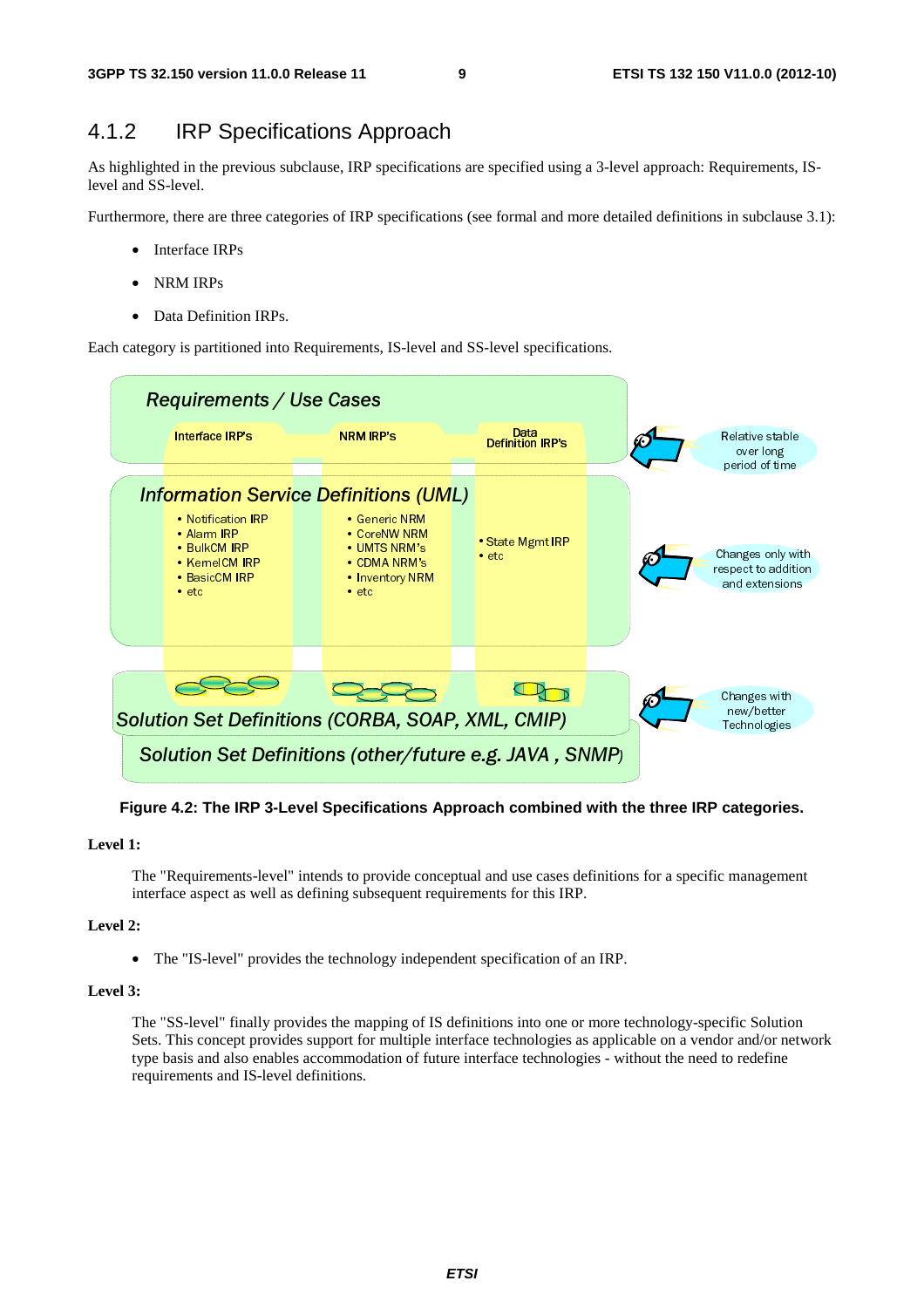### 4.2 Integration levels

Virtually all types of telecom/datacom networks comprise many different technologies purchased from several different vendors. This implies that the corresponding management solution need to be built by integrating product-specific applications from different vendors with a number of generic applications that each provide some aspect of multi-vendor and/or multi-technology support. A complete management solution is thus composed of several independent applications.

The following levels of integration are defined:

- **Screen Integration:** Each application provides its own specific Graphical User Interface (GUI) that need to be accessible from a single, unified screen (a common desktop). A seamless integration between the various GUIs is then required. Screen Integration is not specified in the present document.
- **Application Integration:** Applications need to interwork, on a machine-machine basis, in order to automate various end-to-end processes of a communication provider.

### 4.2.1 Application integration

Interfaces related to application integration can be divided in the following three categories:

- 1) **High-level generic interfaces:** between generic applications on the network and service management layers. The same approach and concepts apply for these as the next category.
- 2) **High-level (technology-independent to the extent possible) interfaces:** between product-specific and generic applications are needed in order to automate and streamline frequently occurring tasks applicable to several types of network elements. A top-down approach shall be taken when defining these interfaces, where the main input is:
	- a) business processes of a communication provider; and
	- b) the types of generic applications that are used to implement the process support.
- 3) **Detailed (product-specific) interfaces:** between product-specific applications and the corresponding network elements are of course also needed. These interfaces are defined using the traditional bottom-up approach, where the actual network infrastructure is modelled. This is the traditional TMN approach to element management. The management information in these interfaces is not further discussed in the present document, as it is internal to a specific development organization and does not need to be open. In fact, by publishing the management information in these interfaces, too much of the internal design may be revealed and it may become impossible to later enhance the systems that are using the interfaces. The management services (operations and notifications) and protocol shall however be open and standardized as long as they are independent of the NRM describing the managed NEs/NRs.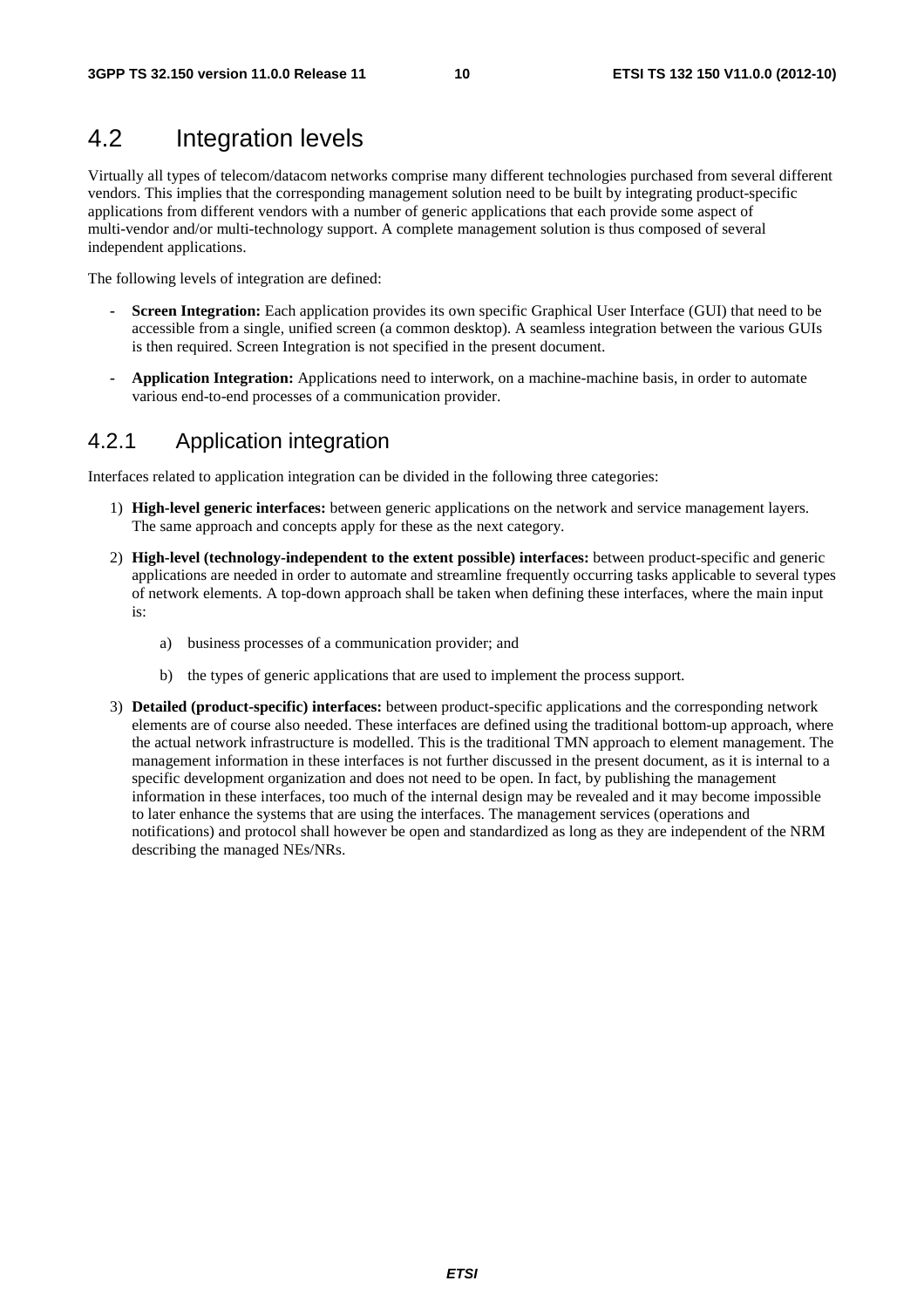### 4.3 Application of IRPs

When providing integrated management solutions for multi-vendor networks, there is a strong requirement that the NEs and the management solutions that go together with them are systems integratable.

It should be noted that these IRPs could be provided by an IRPAgent on any management interface.

These IRPs are introduced to ensure interoperability, for example between Product-Specific Applications (PSA) and the Network and System Management Processes (SMP) of the Network Manager (NM) - see figure 4.3 from TS 32.101 [1]. These IRPs are considered to cover the most basic needs of task automation.



**Figure 4.3: Examples of IRPs for application integration** 

Taking one of the above mentioned IRPs as an example, the Network and System Management Processes have similar need to receive notifications from various PSAs. The corresponding service is formalized as a *Notification IRP*. It specifies: firstly, an interface through which subscriptions to different types of notifications can be set-up (or cancelled), and secondly, common attributes for all notifications.

Further, applying a common *Name Convention for Managed Objects* is useful for co-operating applications that require identical interpretation of names assigned to network resources under management.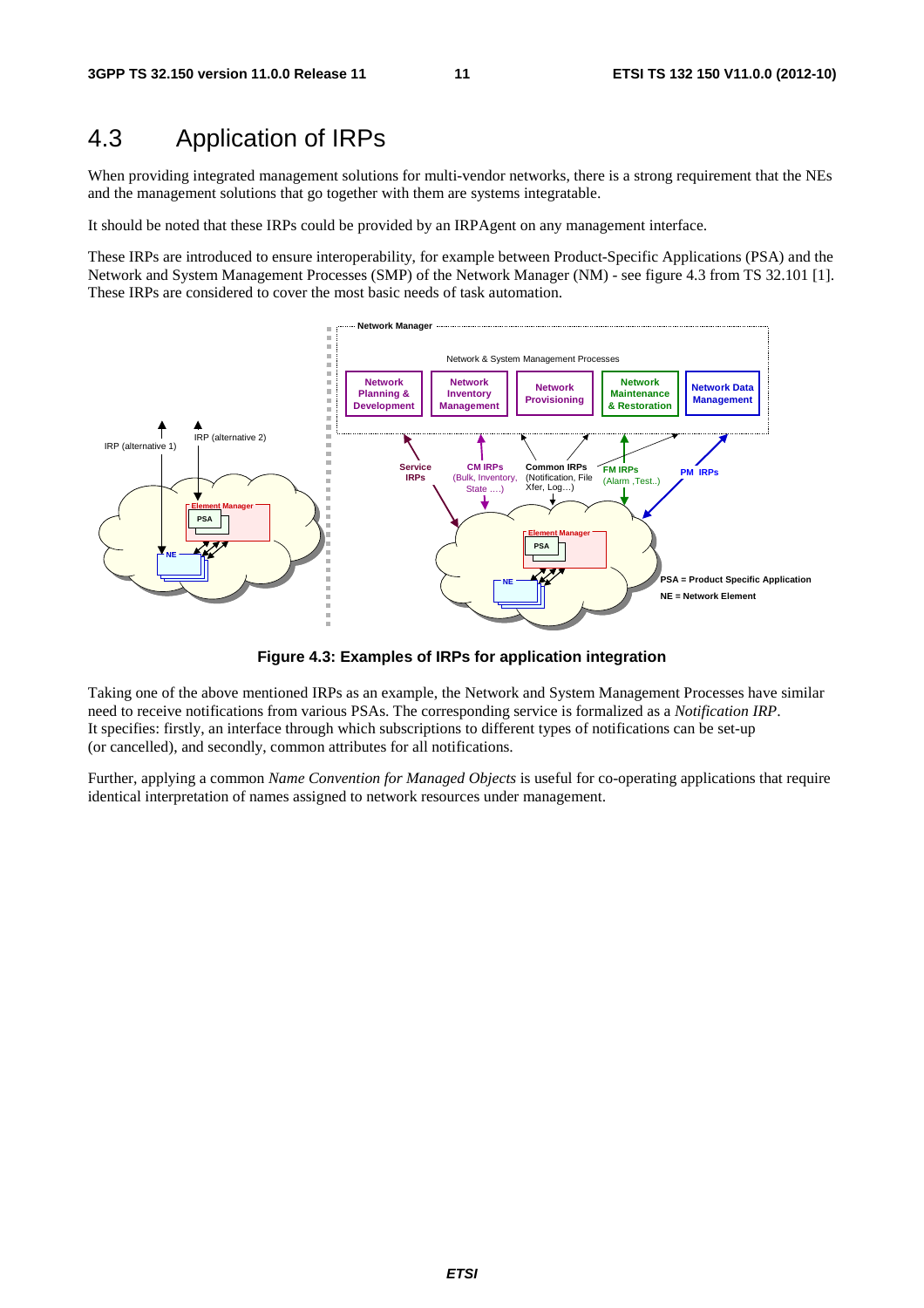### 4.4 Defining the IRPs

It is important to accommodate more than one specific technology, as the technologies will change over time. Applications need to be future-proof. One fundamental principle for achieving this is to clearly separate the semantics of information definition from the protocols definitions (accessing the information) for the external interfaces.

The framework being used to define IRPs allows the implementation of user requirements for each management capability (e.g. configuration management), by modelling the information related to the resources to be managed and the way that the information may be accessed and manipulated. Such modelling is done in a way that is independent of the technology and distribution used in the implementation of a management system.

The IRP methodology uses the following steps:

- a) Capture the management requirements.
- b) Specify the semantics of the information to describe the system. Trace back to item (a).
- c) Specify the semantics of the interactions between the management system and its clients. Trace back to item (a).
- d) Specify the syntaxes of the information and interactions identified in (b) and (c). The specification is technology dependent. Trace back to items (b) and (c).

Figure 4.4 shows an example of how an IRP can be structured (the Alarm IRP).



**Figure 4.4: Example of an IRP (Alarm IRP)** 

4.5 Void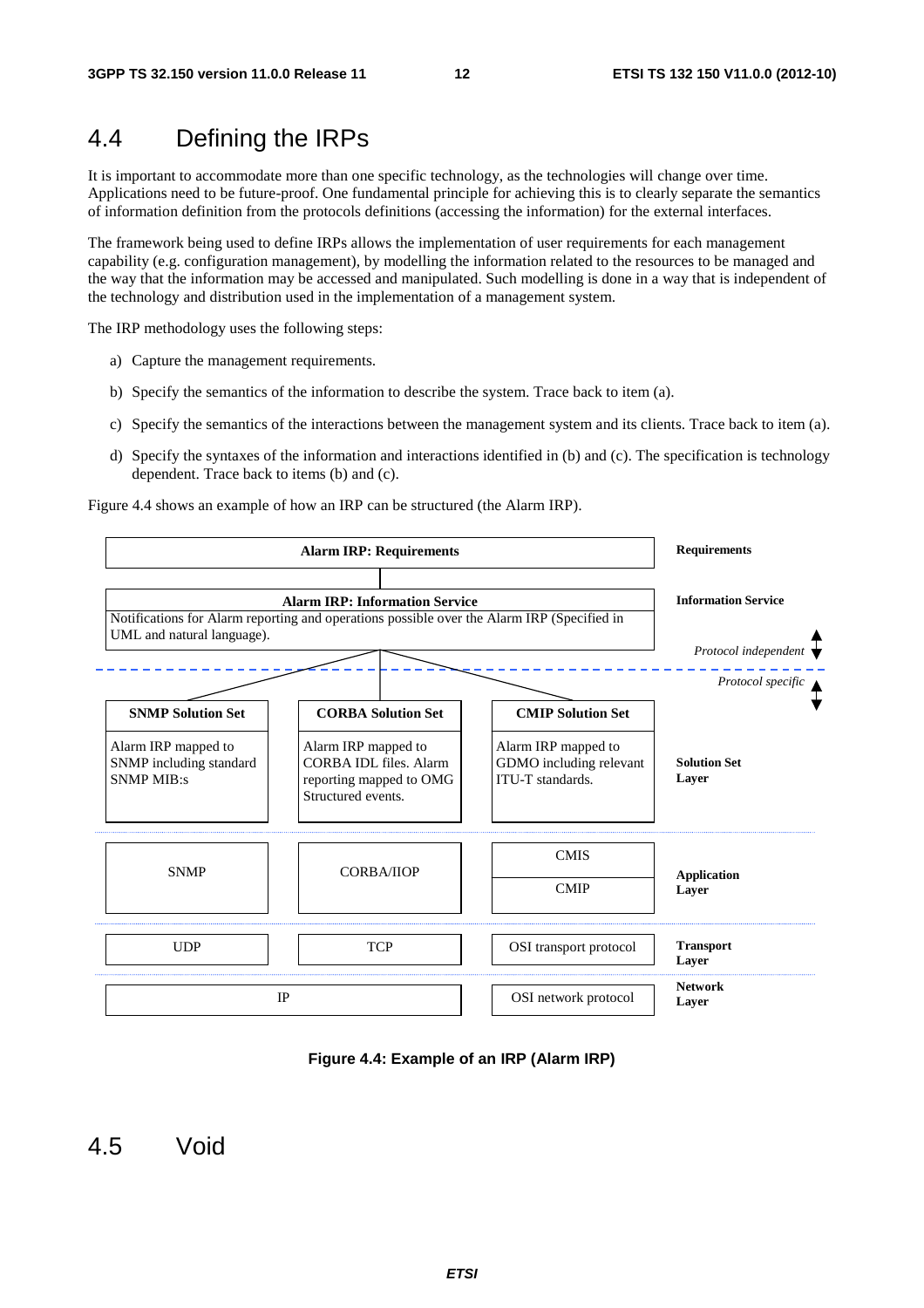### 4.6 Mandatory, Optional and Conditional qualifiers

This subclause defines a number of terms used to qualify the relationship between the Information Service, the Solution Sets and their impact on the IRP implementations. The qualifiers defined in this clause are used to qualify IRPAgent behaviour only. This is considered sufficient for the specification of the IRPs.

IS specifications define IOC attributes, interfaces, operations, notifications, operation parameters and notification parameters. They can have the following support/read/write qualifiers: M, O, CM, CO, C.

Definition of qualifier M (Mandatory):

Used for items that shall be supported.

Definition of qualifier O (Optional):

• Used for items which may or may not be supported.

Definition of qualifier CM (Conditional-Mandatory):

- Used for items that are mandatory under certain conditions, specifically:
	- o All items having the support qualifier CM shall have a corresponding constraint defined in the IS specification. If the specified constraint is met then the items shall be supported.

Definition of qualifier CO (Conditional-Optional):

- Used for items that are optional under certain conditions, specifically:
	- o All items having the support qualifier CO shall have a corresponding constraint defined in the IS specification. If the specified constraint is met then the items may be supported.

Definition of qualifier C (SS-Conditional):

• Used for items that are only applicable for certain but not all Solutions Sets (SSs).

SS specifications define the SS-equivalents of the IS-defined IOC attributes, operations, notifications, operation parameters and notification parameters. These SS-equivalents can have the following support/read/write qualifiers: M, O, CM and CO.

The mapping of the qualifiers of IS-defined constructs to the qualifiers of the corresponding SS-constructs is defined as follows:

- For qualifier M, O, CM and CO, each IS-defined item (operation and notification, input and output parameter of operations, input parameter of notifications, information relationship and information attribute) shall be mapped to its equivalent(s) in all SSs. Mapped equivalent(s) shall have the same qualifier as the IS-defined qualifier.
- For qualifier C, each IS-defined item shall be mapped to its equivalent(s) in at least one SS. Mapped equivalent(s) can have support qualifier M or O.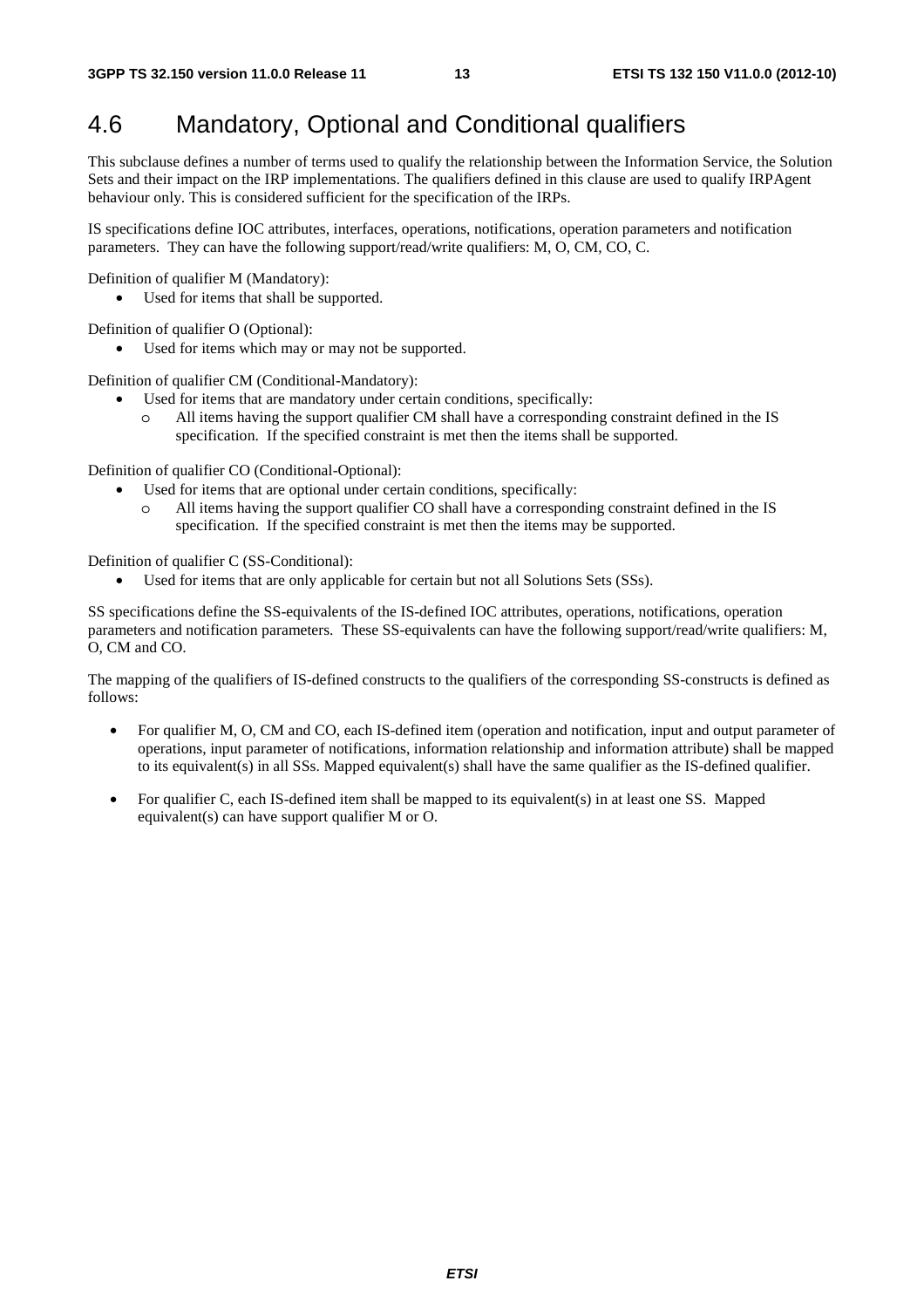**14 ETSI TS 132 150 V11.0.0 (2012-10)**

Table 4.6 defines the semantics of qualifiers of the Interface IRP SS equivalents, in terms of support from the IRPAgent perspective.

| <b>Mapped SS</b>                                                                                                                     | <b>Mandatory</b>                                                       | <b>Optional</b>                                                                                                                                                                                                                                                                                                                                                                            | <b>Conditional-Mandatory</b>                                                                                                               | <b>Conditional-Optional (CO)</b>                                                                                                                                                       |
|--------------------------------------------------------------------------------------------------------------------------------------|------------------------------------------------------------------------|--------------------------------------------------------------------------------------------------------------------------------------------------------------------------------------------------------------------------------------------------------------------------------------------------------------------------------------------------------------------------------------------|--------------------------------------------------------------------------------------------------------------------------------------------|----------------------------------------------------------------------------------------------------------------------------------------------------------------------------------------|
| <b>Equivalent</b>                                                                                                                    |                                                                        |                                                                                                                                                                                                                                                                                                                                                                                            | (CM)                                                                                                                                       |                                                                                                                                                                                        |
| Mapped<br>notification<br>equivalent                                                                                                 | The IRPAgent<br>shall generate the<br>notification.                    | The IRPAgent may or may not generate it.                                                                                                                                                                                                                                                                                                                                                   | The IRPAgent shall generate<br>lthis notification if the<br>constraint described in the IS<br>for this item is satisfied.                  | The IRPAgent may choose whether<br>or not to generate it. If the<br>IRPAgent chooses to generate it, the<br>constraint described in the IS for this<br>notification must be satisfied. |
| Mapped<br>operation<br>equivalent                                                                                                    | The IRPAgent<br>shall support it.                                      | The IRPAgent may or may not support this operation. If the<br>IRPAgent does not support this operation, the IRPAgent shall<br>reject the operation invocation with a reason indicating that the<br>IRPAgent does not support this operation. The rejection, together<br>with a reason, shall be returned to the IRPManager.                                                                | The IRPAgent shall support<br>this operation if the constraint<br>described in the IS for this<br>item is satisfied.                       | The IRPAgent may support this<br>operation if the constraint described<br>in the IS for this item is satisfied.                                                                        |
| Input parameter<br>of the mapped<br>operation<br>equivalent                                                                          | The IRPAgent<br>shall accept and<br>behave according<br>lto its value. | The IRPAgent may or may not support this input parameter. If the<br>IRPAgent does not support this input parameter and if it carries<br>meaning (i.e. it does not carry no-information semantics), the<br>IRPAgent shall reject the invocation with a reason (that it does not<br>support the parameter). The rejection, together with the reason,<br>shall be returned to the IRPManager. | The IRPAgent shall accept<br>and behave according to its<br>value if the constraint<br>described in the IS for this<br>litem is satisfied. | The IRPAgent may accept and<br>behave according to its value if the<br>constraint described in the IS for this<br>item is satisfied.                                                   |
| Input parameter<br>of mapped<br>notification<br>equivalent<br><b>AND</b><br>output parameter<br>of mapped<br>operation<br>equivalent | The IRPAgent<br>shall supply this<br>barameter.                        | The IRPAgent may supply this parameter.                                                                                                                                                                                                                                                                                                                                                    | The IRPAgent shall supply<br>this parameter if the<br>constraint described in the IS<br>for this item is satisfied.                        | The IRPAgent may supply this<br>parameter if the constraint described<br>in the IS for this item is satisfied.                                                                         |
| Mapped IOC<br>lattribute<br>equivalent                                                                                               | The IRPAgent<br>shall support it.                                      | The IRPAgent may support it.                                                                                                                                                                                                                                                                                                                                                               | The IRPAgent shall support<br>this attribute if the constraint<br>described in the IS for this<br>litem is satisfied.                      | The IRPAgent may support this<br>attribute if the constraint described in<br>the IS for this item is satisfied.                                                                        |

#### **Table 4.6: Semantics for Mandatory, Optional and Conditional qualifiers used in Solution Sets**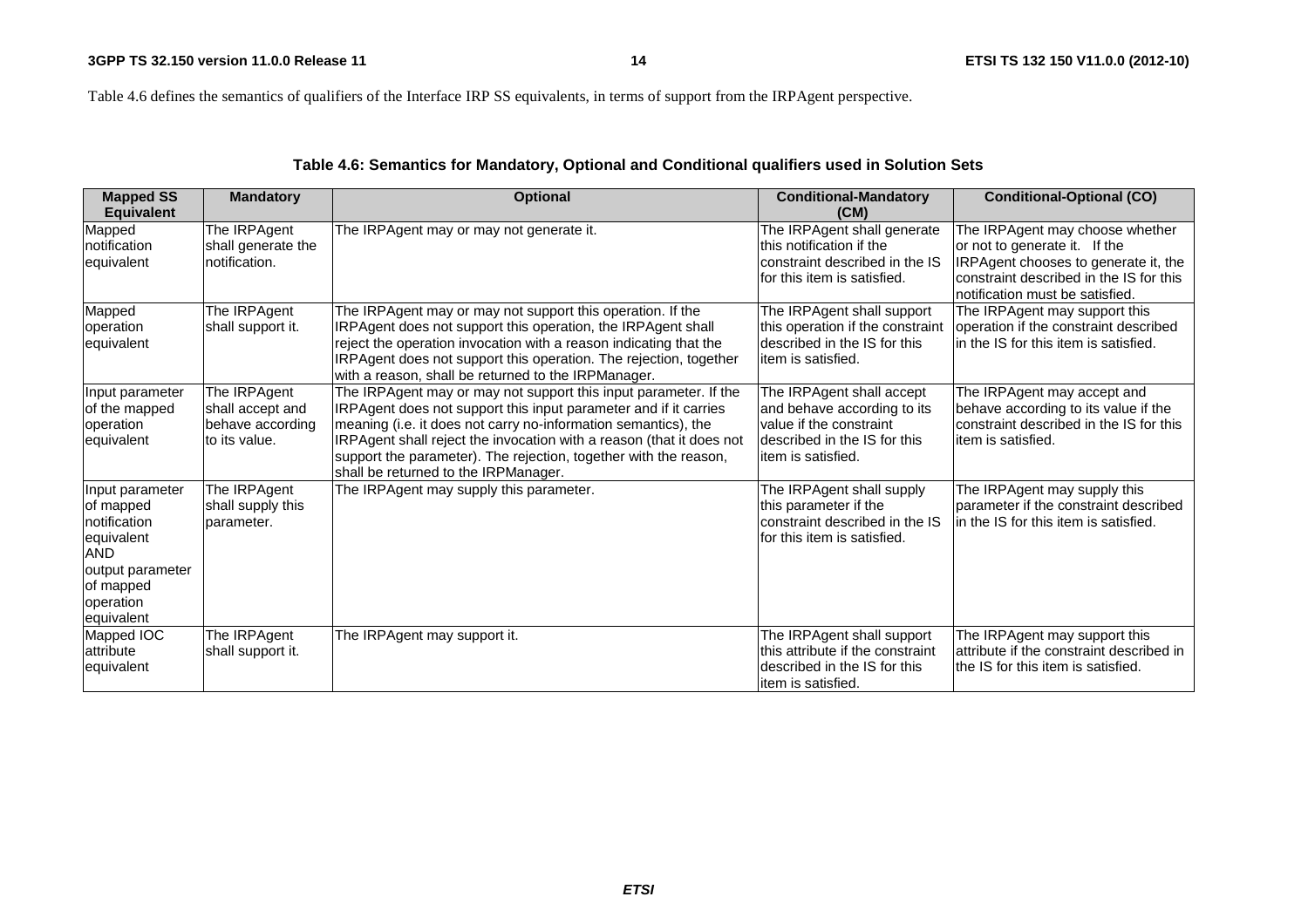### 4.7 System context for Interface IRPs

Every Interface IRP on a management interface (e.g. Alarm IRP, Notification IRP, Basic CM IRP, Bulk CM IRP) is subject to a System Context as described in this subclause (also consistent with 3GPP TS 32.102 [2] clause 8).

Figure 4.7.1 and 4.7.2 identify system contexts of the Interface IRP in terms of its implementation, called IRPAgent, and the user of the IRPAgent, called IRPManager.

Each IRPAgent implements and supports one or more IRPs. The set of IRPs that is related to each Interface IRP is defined by the System Context subclause in each individual Interface IRP IS specification, e.g. subclause 4.2 in the Alarm IRP IS [7].

An NE can be managed via System Context A or B. The criterion for choosing System Context A or B to manage a particular NE is implementation dependent. An IRPAgent shall support one of the two System Contexts. By observing the interaction across the management interface, an IRPManager cannot deduce if the EM and NE are integrated in a single system or if they run in separate systems.



**Figure 4.7.1: System Context A** 



**Figure 4.7.2: System Context B**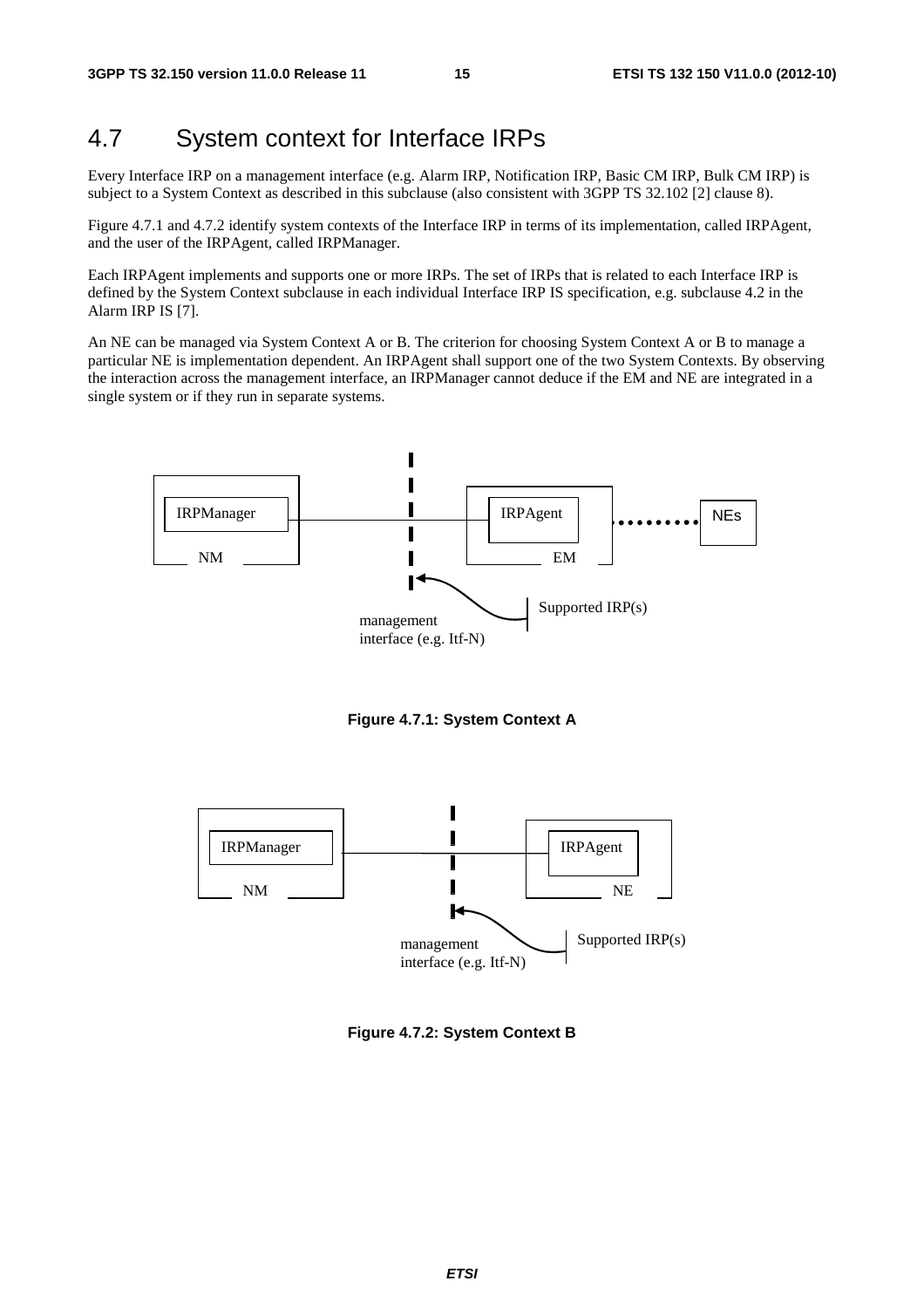Annex A (informative): Void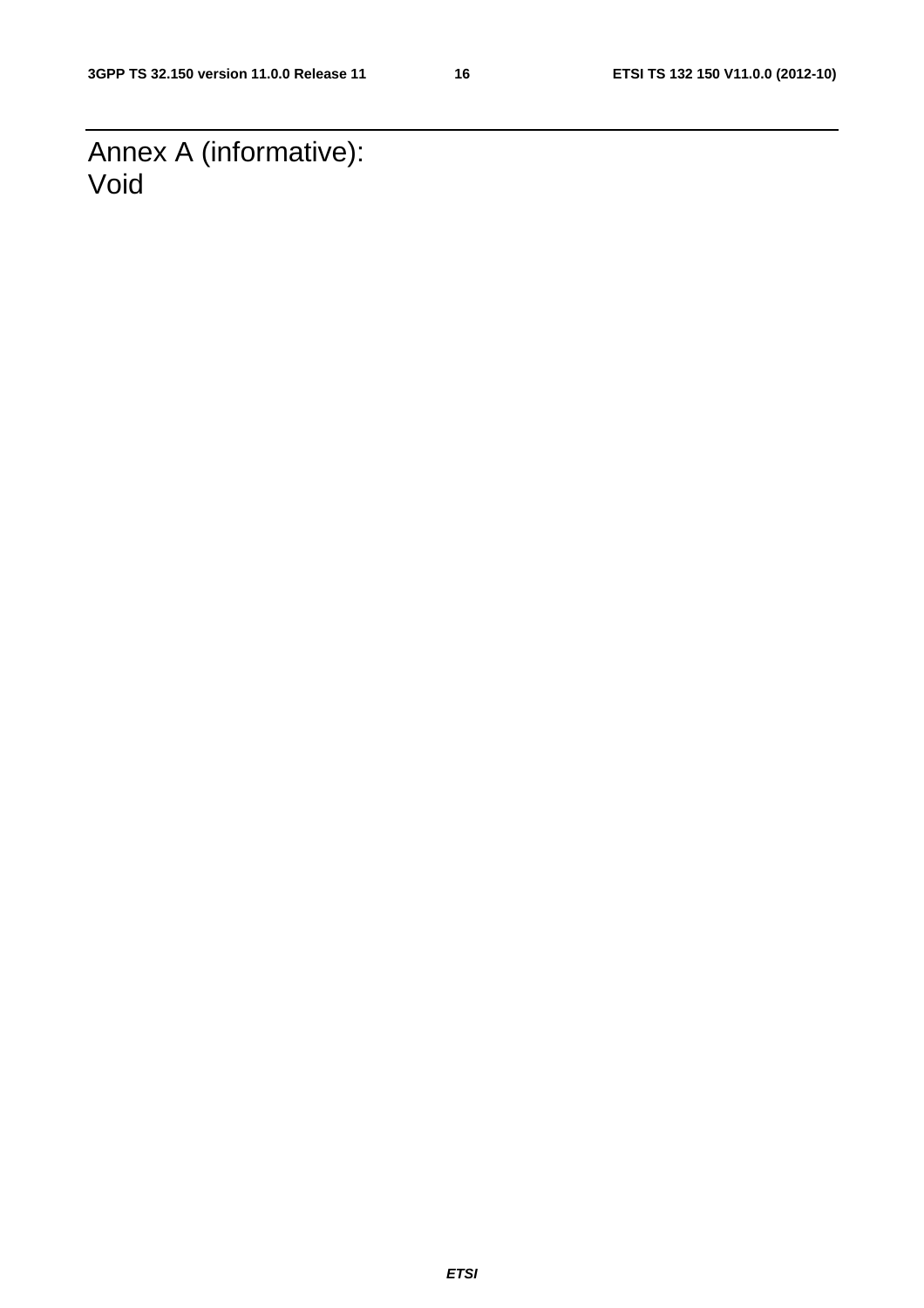Annex B (normative): Void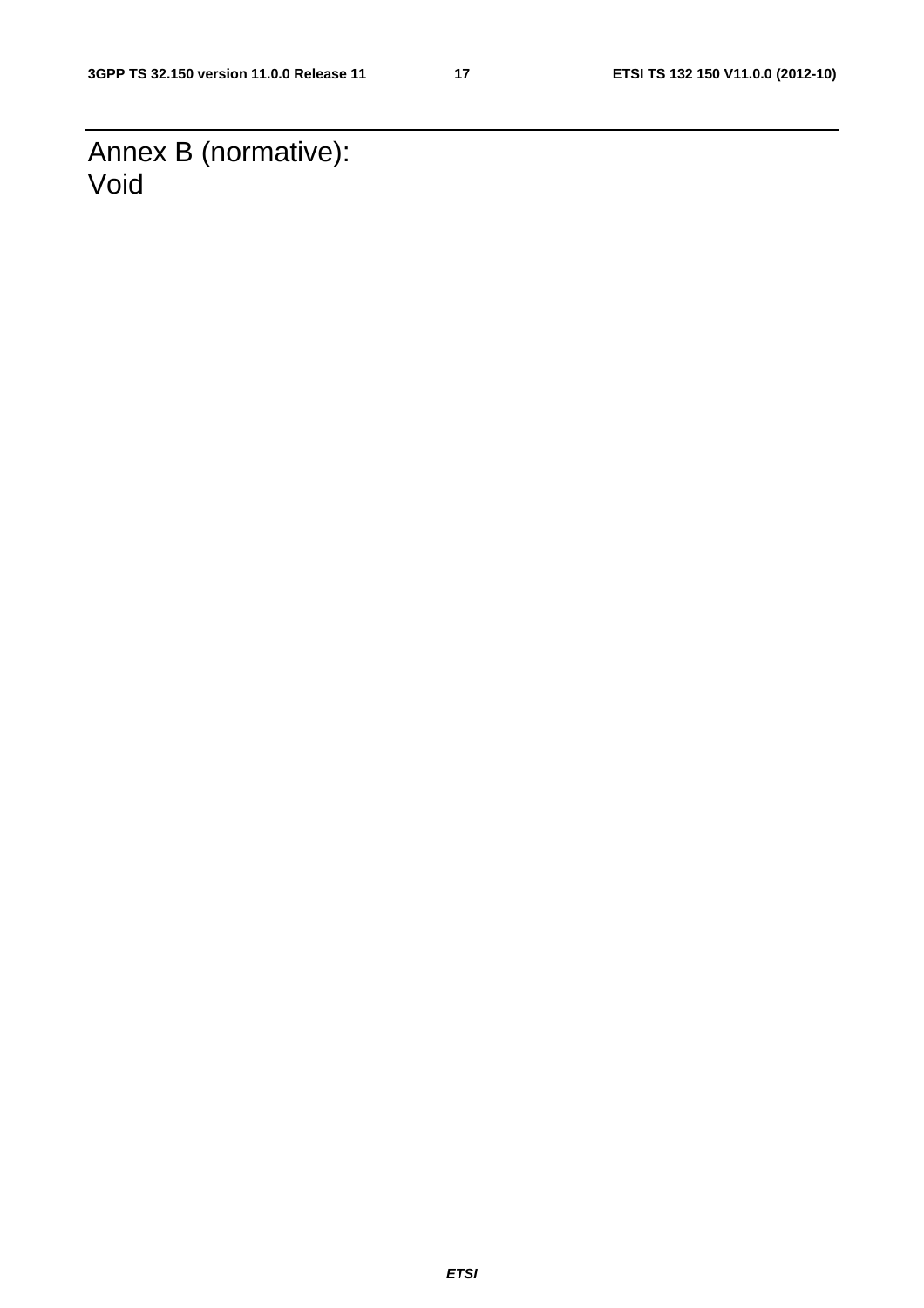Annex C (informative): Void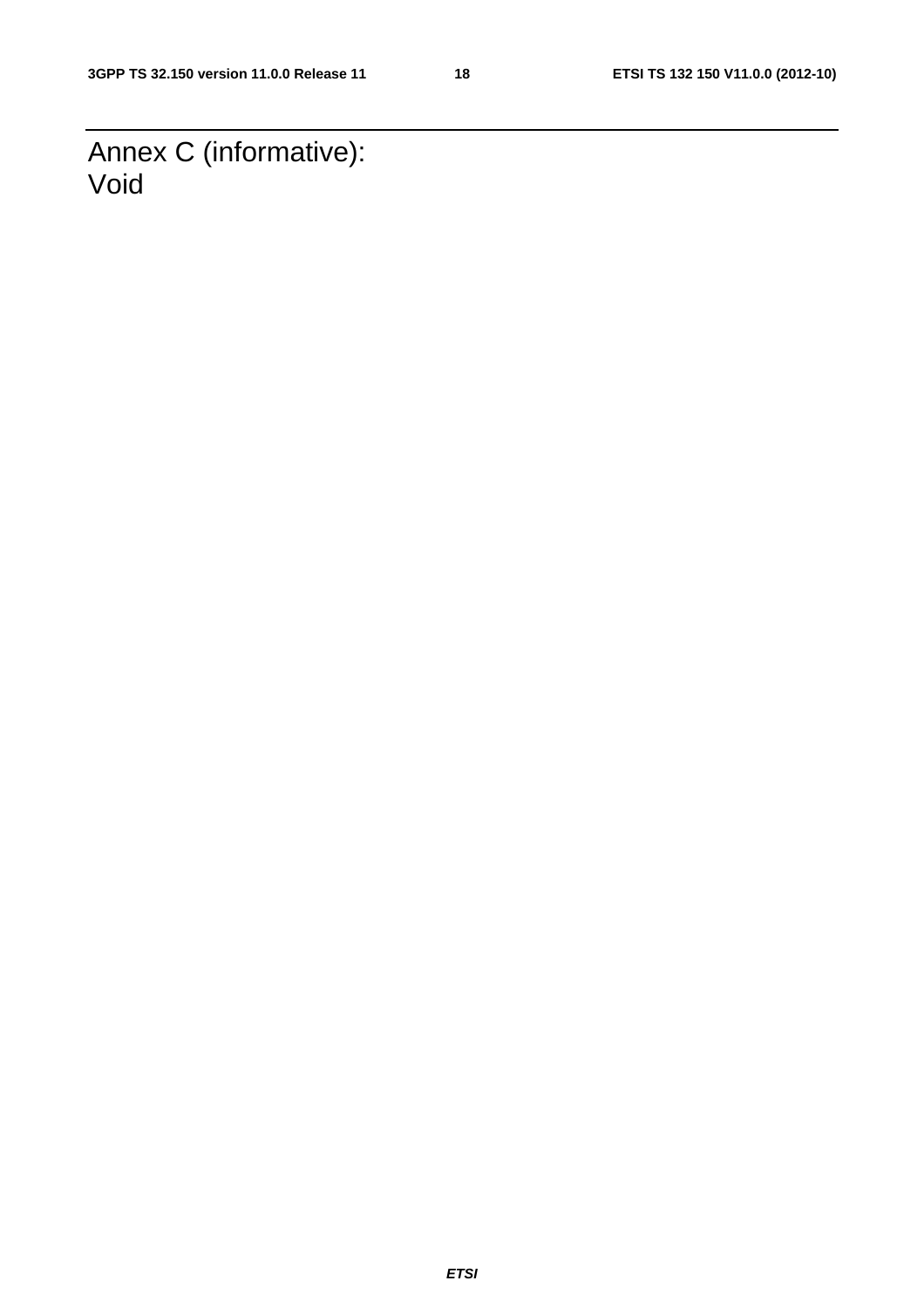Annex D (informative): Void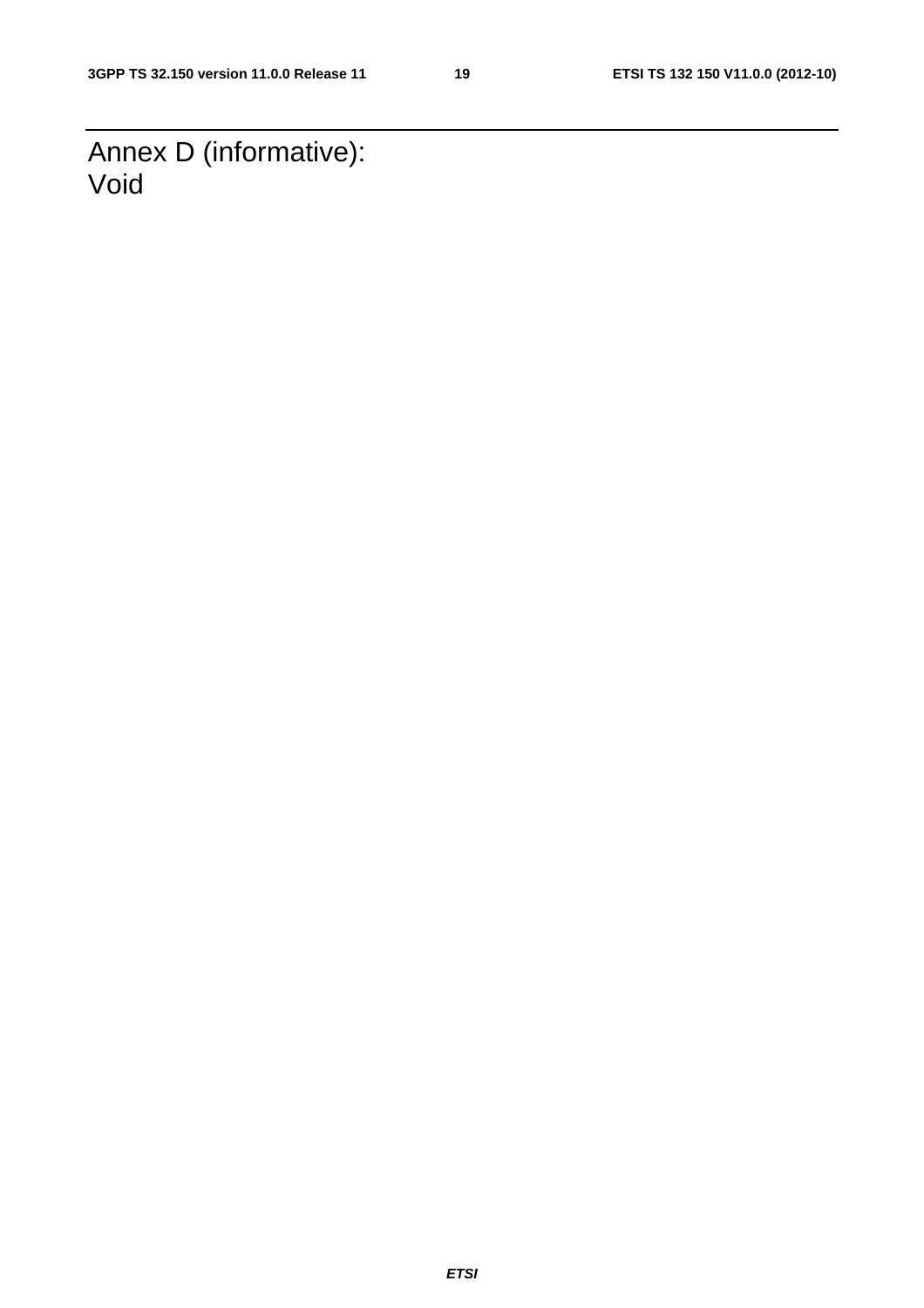Annex E (normative): Void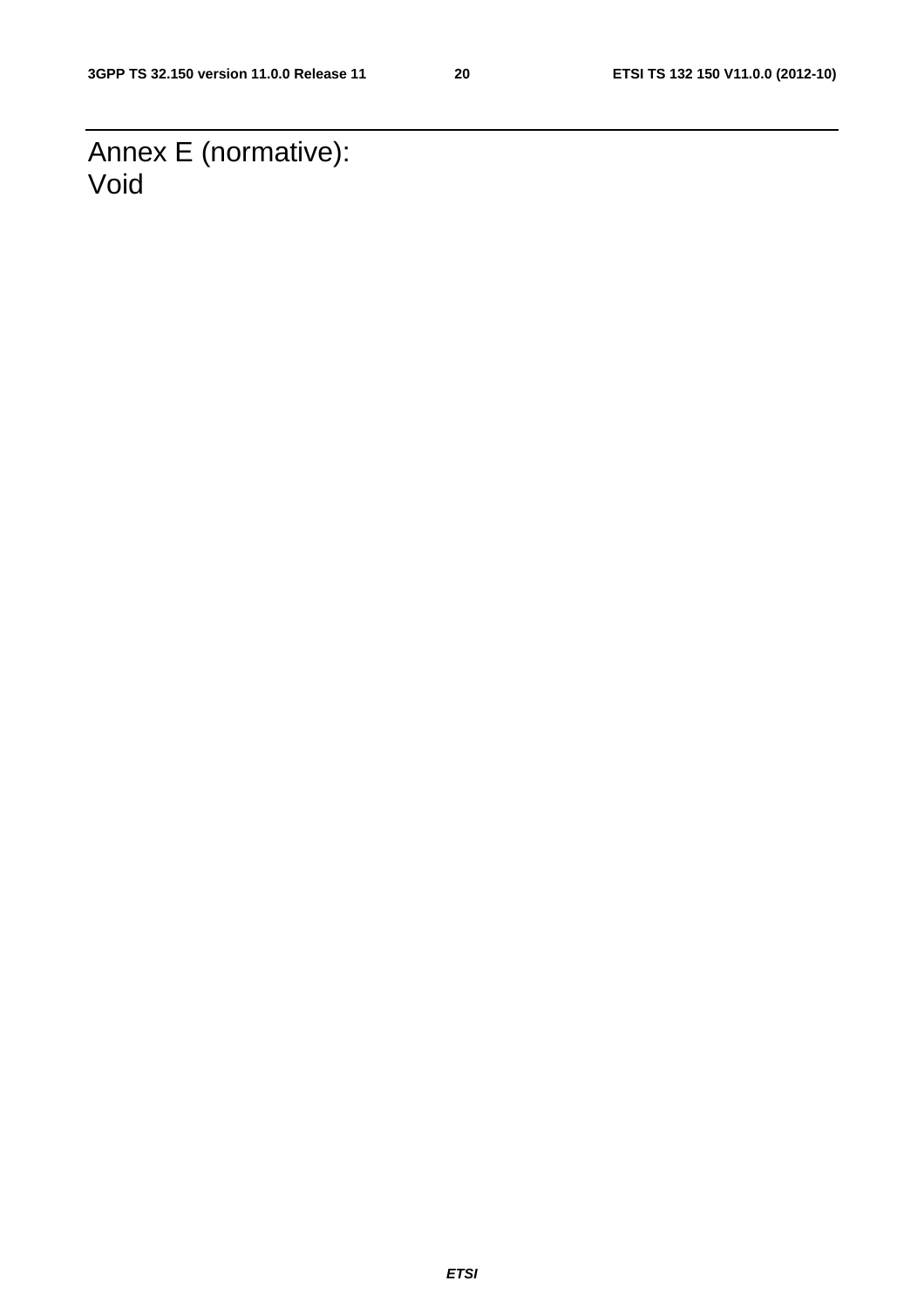Annex F (informative): Void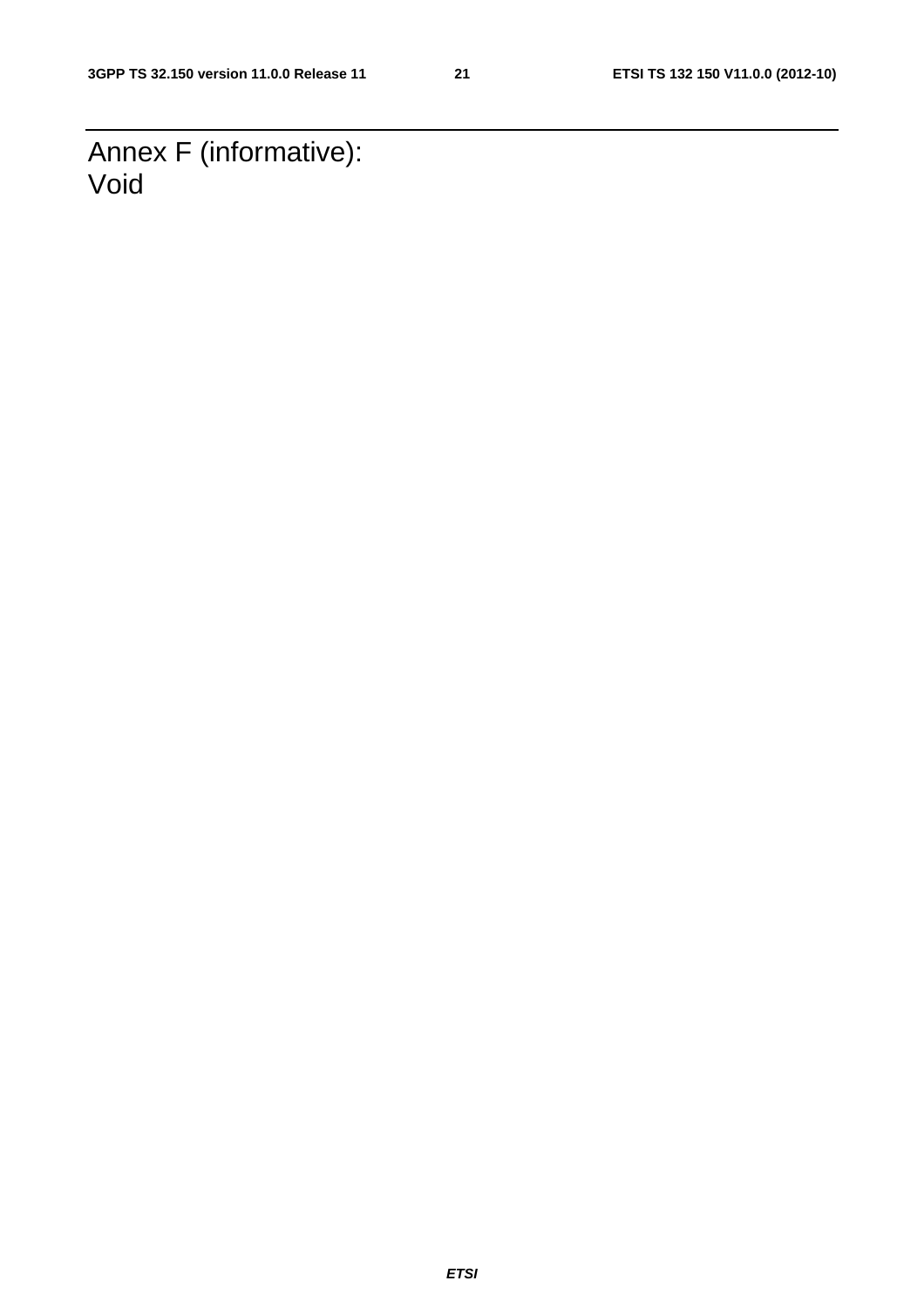### Annex G (normative): IOC Properties and Inheritance

### G.1 Property

The properties of an IOC (including Support IOC) are specified in terms of the following:

- a) An IOC attribute(s) including its semantics and syntax, its legal value ranges and support qualifications. The IOC attributes are not restricted to Configuration Management but also include those related to, for example, 1) Performance Management (i.e., measurement types), 2) Trace Management and 3) Accounting Management.
- b) The non-attribute-specific behaviour associated with an IOC (see Note 1).
- NOTE 1: As an example, the Link between MscServerFunction and CsMgwFunction is optional. It is mandatory if the MscServerFunction instance belongs to one ManagedElement instance while the CsMgwFunction instance belongs to another ManagedElement instance. This Link behaviour is a non-attribute-specific behaviour. It is expected that this behaviour, like others, will be inherited.
- c) An IOC relationship(s) with another IOC(s).
- d) An IOC notification type(s) and their qualifications.
- e) An IOC"s relation with its parents (see Note 2). There are three mutually exclusive cases:
	- 1) The IOC can have any parent. In UML diagram, the class has a parent Any.
	- 2) The IOC is abstract and all of the possible parent(s) have been designated and whether subclass IOCs can be designated as a root IOC. In UML diagram, the class has zero or more possible parents of specific classes (except Any).
	- 3) The IOC is concrete and all of the possible parent(s) have been designated and whether the IOC can be designated as a root IOC. In UML diagram, the class has one or more possible parents of specific classes (except Any.)

An IOC instance is either a root IOC or it has one and only one parent. Only 3GPP SA5 may designate an IOC class as a potential root IOC. Currently, only SubNetwork, ManagedElement or MeContext IOCs can be root IOCs.

NOTE 2: The parent and child relation in this clause is the parent name-containing the child relation.

- f) An IOC"s relation with its children. There are three mutually exclusive cases:
	- 1) An IOC shall not have any children (name-containment relation) IOCs. In UML diagram, the class has no child.
	- 2) An IOC can have children IOC(s). The maximum number of instances per children IOC can be specified. An IOC may designate that vendor specific objects are not allowed as children IOCs. In UML diagram, the class has a child Any.
	- 3) An IOC can only have the specific children IOC(s) (or their subclasses). The maximum number of instances per children IOC can be specified. An IOC may designate that vendor specific objects are not allowed as children IOCs. In UML diagram, the class has one or more children of specific classes (except Any).
- g) Whether An IOC can be instantiated or not (i.e., whether An IOC is an abstract IOC).
- h) An attribute for naming purpose.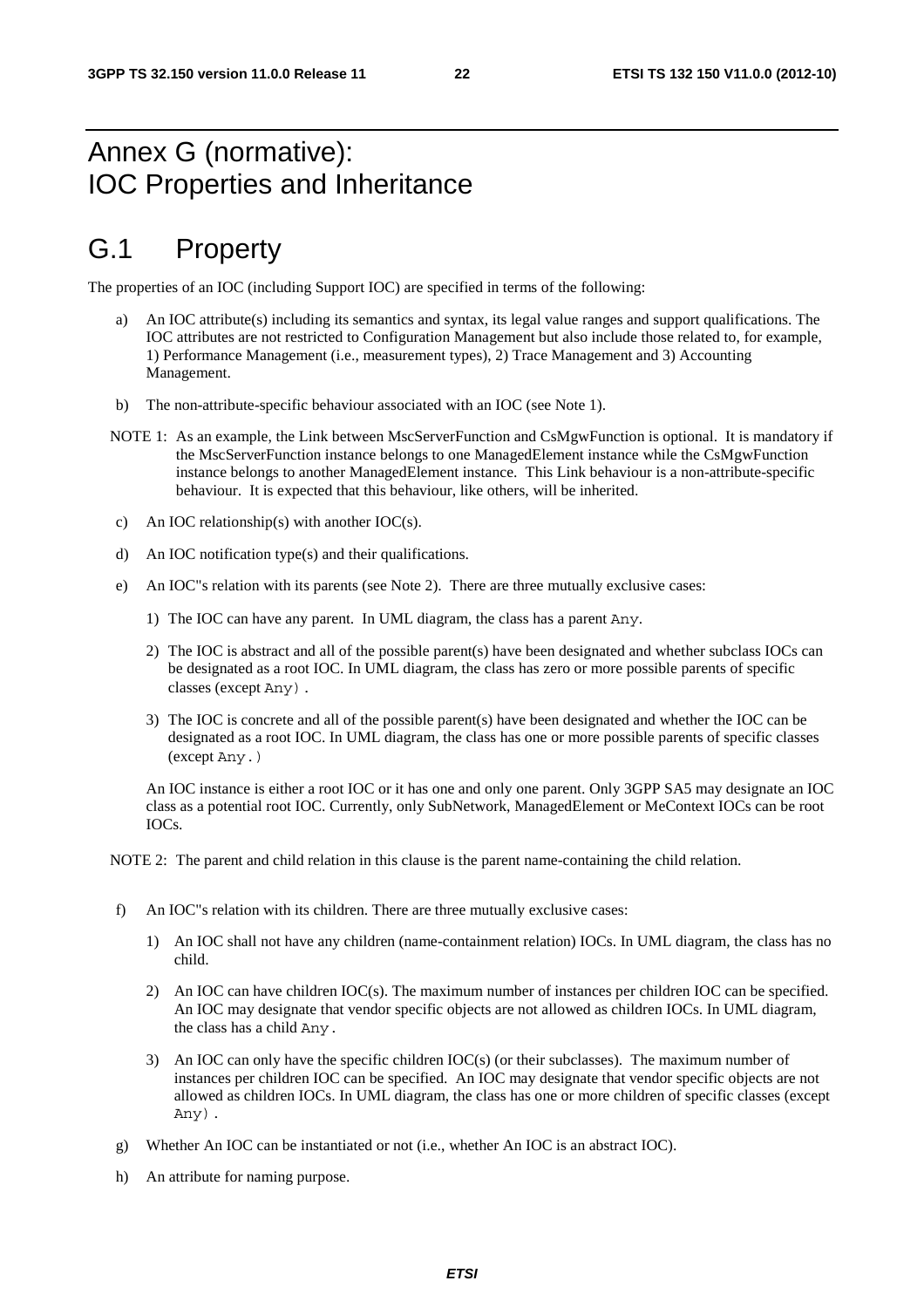i) An optional attribute for holding IOC name. An IOC name is unique among all 3GPP-defined IOCs and vendor-defined IOCs. An IOC name must be unambiguous.

Editor's Note: No agreement on above point i) achieved yet. This is FFS.]

### G.2 Inheritance

An IOC (the subclass) inherits from another IOC (the superclass) in that the subclass shall have all the properties of the superclass.

The subclass can change the inherited support-qualification(s) from optional to mandatory but not vice versa. The subclass can change the inherited support-qualification from conditional-optional to conditional-mandatory but not vice versa.

An IOC can be a superclass of many IOC(s). A subclass cannot have more than one superclass.

The subclass can:

- a) Add (compared to those of its superclass) unique attributes including their behaviour, legal value ranges and support-qualifications. Each additional attribute shall have its own unique attribute name (among all added and inherited attributes).
- b) Add non-attribute behaviour on an IOC basis. This behaviour may not contradict inherited superclass behaviour.
- c) Add relationship(s) with IOC(s). Each additional relationship shall have its own unique name (among all added and inherited relations).
- d) Add additional notification types and their qualifications.
- e) Designate all of the possible parent(s) (and their subclasses) if the superclass has Property-e-1 such that an IOC will have Property-e-2 or Property-e-3. Restrict possible parent(s) (and their subclasses) and/or remove the capability of the subclass from being a root IOC, if the superclass has Property-e-2 or Property-e-3.
- f) Add children IOC(s) if the superclass has Property-f-2 such that an IOC will have Property-f-3. Restrict the allowed children IOC(s) (or their subclasses) if the superclass has Property-f-3.
- g) Specify whether an IOC can be instantiated or not (i.e. the IOC is an abstract IOC).
- h) Restrict the legal value range of a superclass attribute that has a legal value range.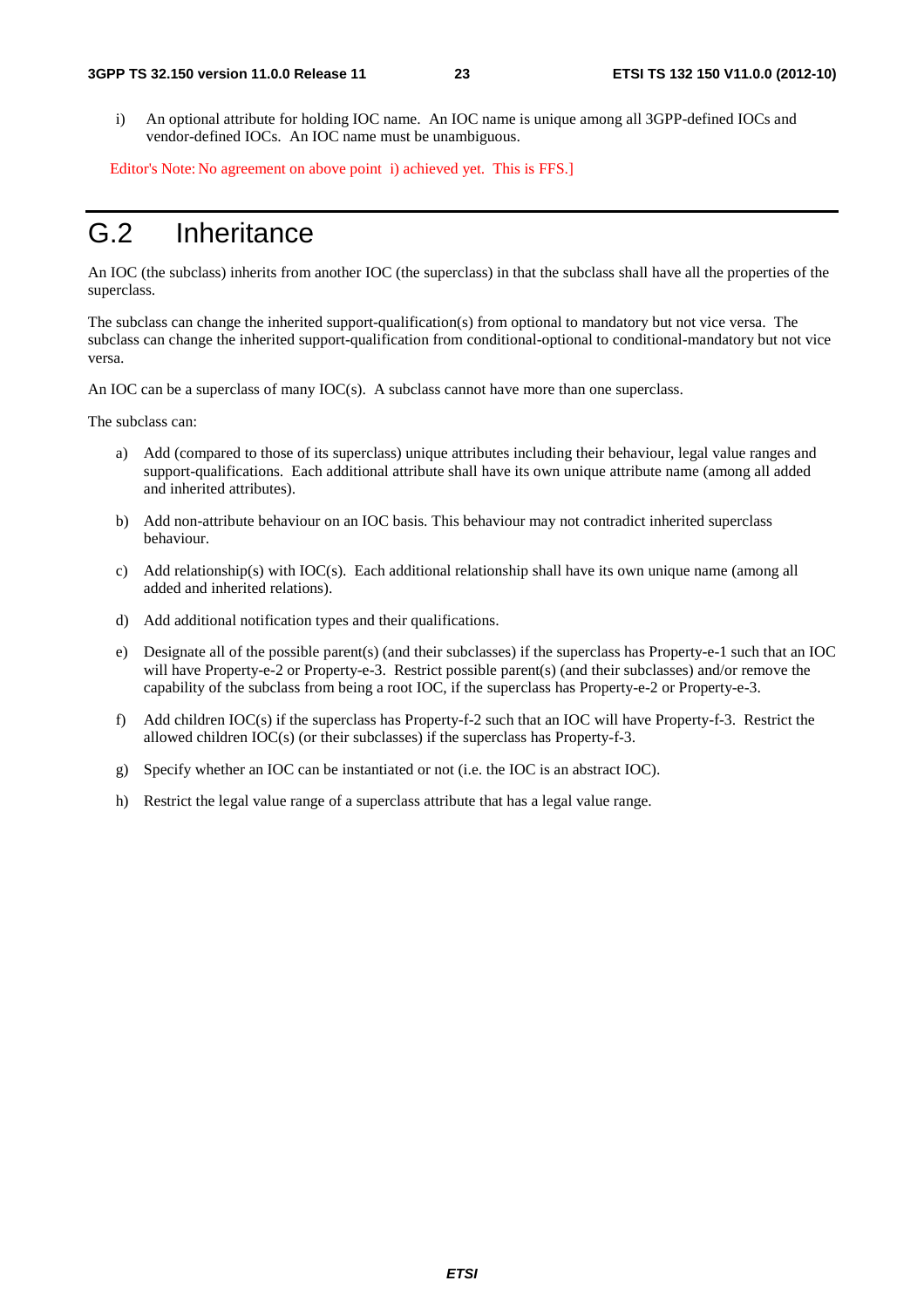## Annex H (normative): Interface Properties and Inheritance

### H.1 Property

To be defined.

### H.2 Inheritance

To be defined.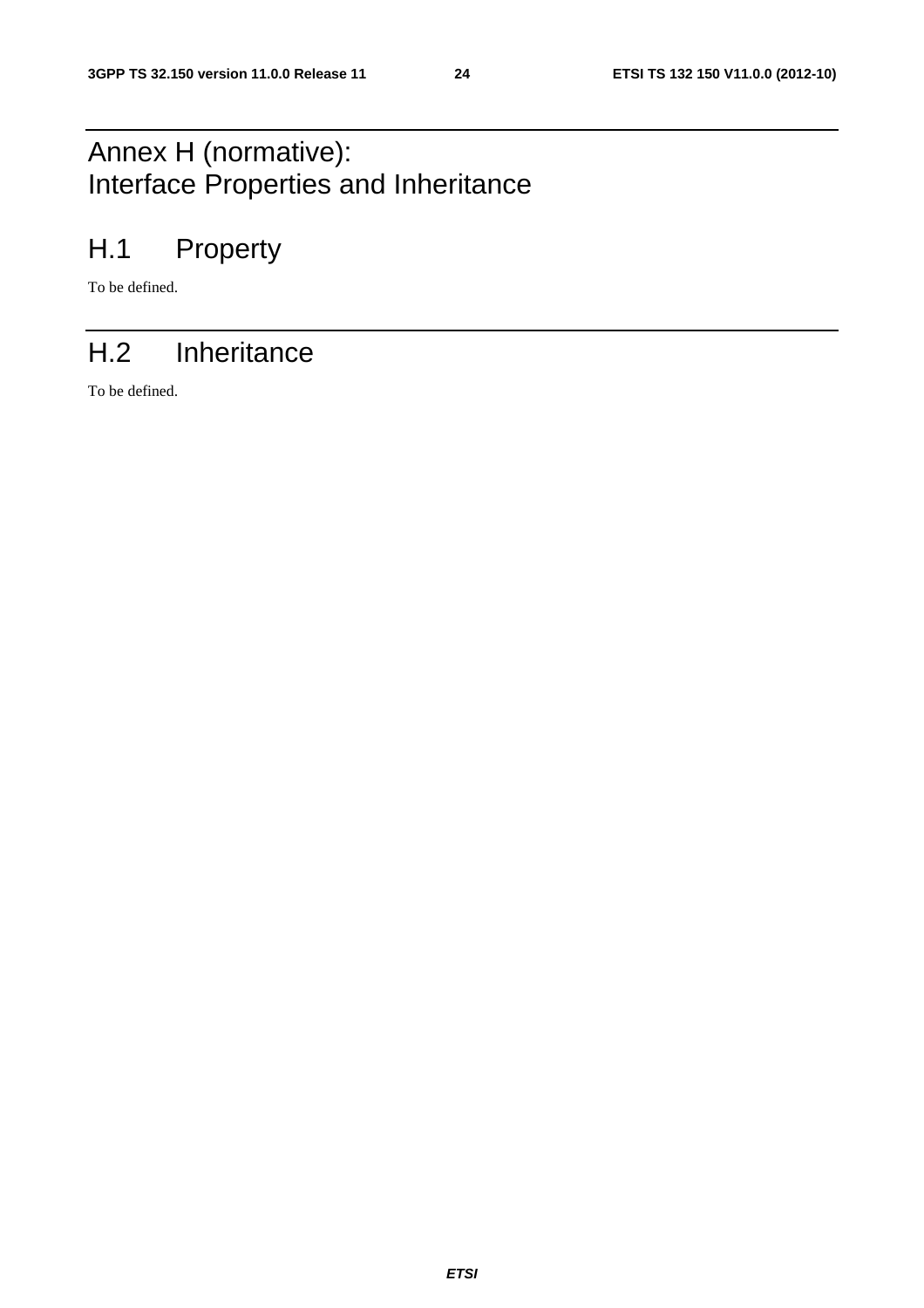### Annex I (normative): Entity (Interface, IOC and Attribute) Import

IRP specifications define entities(e.g., IOCs, interfaces and attribute). To facilitate re-use of entity definitions among IRP specifications, an import mechanism is used. When an IRP specification (the subject IRP specification) imports an entity defined in another IRP specification, the subject IRP specification is considered to have defined the imported entity in its specification. Furthermore, the subject IRP specification cannot change the properties of this imported entity. If it requires an entity that is not identical but similar to the imported entity, it should define a new entity that inherits the imported entity and introduce changes in the new entity definition.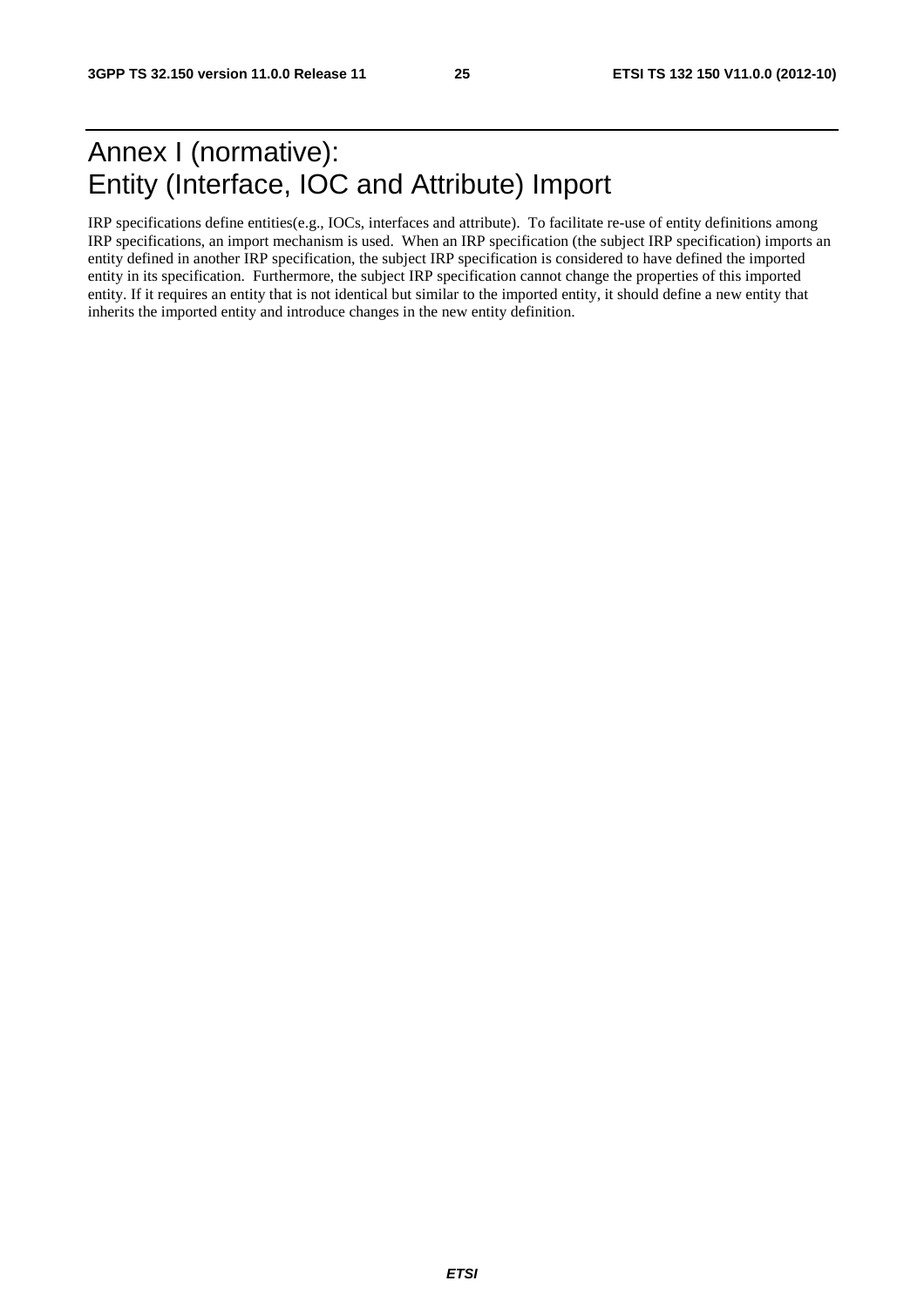### Annex H (informative): Change history

| <b>Change history</b> |                  |                |            |    |                                                                                                         |                                                           |       |                   |
|-----------------------|------------------|----------------|------------|----|---------------------------------------------------------------------------------------------------------|-----------------------------------------------------------|-------|-------------------|
| <b>Date</b>           | <b>TSG # TSG</b> | Doc.           | <b>CR</b>  |    | <b>Rev Subject/Comment</b>                                                                              | Cat                                                       | Old   | <b>New</b>        |
| Mar<br>2006           | SP-31            | ISP-<br>060099 | $0006$ $-$ |    | Extension/Generalization of the IRP definition and concept (OAM7-NIM-<br>NGN)                           | C                                                         | 6.5.0 | 7.0.0             |
| Dec<br>2006           | $SP-34$ SP-      | 060723         | $0007$ --  |    | Correct existing definitions of the IRPs and gather all IRP-related<br>definitions                      | F                                                         | 7.0.0 | 7.1.0             |
| Jan<br>2007           | $\overline{a}$   |                |            | ш. | Editorial: added two returns in 3.1<br><b>Definitions</b>                                               | --                                                        | 7.1.0 | 7.1.1             |
| Mar<br>2007           | $SP-35$ SP-      | 070045         | $0008 -$   |    | Delete the incorrect reference                                                                          | F                                                         | 7.1.1 | 7.2.0             |
| Jun<br>2007           | SP-36 SP-        | 070309         | $0009$ $-$ |    | Identify the use case of XSD schema                                                                     | B                                                         | 7.2.0 | 8.0.0             |
| Jun<br>2007           | SP-36 SP-        | 070309         | $0010$ --  |    | Add IOC Property Inheritance and Import definitions                                                     | B                                                         | 7.2.0 | 8.0.0             |
| Mar<br>2008           | SP-39 SP-        | 080058         | $0012$ --  |    | Generalization of the IRP definition for NGN management - Align with<br>32.101 and TISPAN               | A                                                         | 8.0.0 | 8.1.0             |
| Jun<br>2008           | $SP-40$ SP-      | 080329         | $0013$ $-$ |    | Remove CMIP and add SOAP reference as supported technology for<br>IRP Solution Sets - Align with 32.101 | F                                                         | 8.1.0 | 8.2.0             |
| Mar<br>2009           | $SP-43$ $SP-$    | 090207         | $0014$ --  |    | Remove parts moved to 32.153                                                                            | F                                                         | 8.2.0 | 8.3.0             |
| Dec<br>2009           | Ш,               |                | ż,         | ш. | Update to Rel-9 version (MCC)                                                                           | $\overline{a}$                                            | 8.3.0 | 9.0.0             |
| Mar<br>2010           | $SP-47$ SP-      | 100035         | $0015$ --  |    | Introduce the use of ProxyClass Any to represent parent and child<br>relation property of IOC           | F                                                         | 9.0.0 | 9.1.0             |
| Jun<br>2010           | $SP-48$ SP-      | 100264         | $0016$ --  |    | Move common definitions from TS 32.600 and clarify SS definition                                        | F                                                         | 9.1.0 | 10.0.0            |
| Sep<br>2010           | $SP-49$ SP-      | 100488         | $0017$ --  |    | Clarification on the meaning of the imported entities                                                   | A                                                         |       | $10.0.0$ $10.1.0$ |
| Mar<br>2011           | SP-51            | ISP-<br>110103 | 0019 1     |    | Reference updates related to IRP SS Improvements WID                                                    | D                                                         |       | 10.1.0 10.2.0     |
| 2012-09               |                  |                |            |    |                                                                                                         | Update 10.2.0 11.0.0<br>to Rel-<br>11<br>version<br>(MCC) |       |                   |